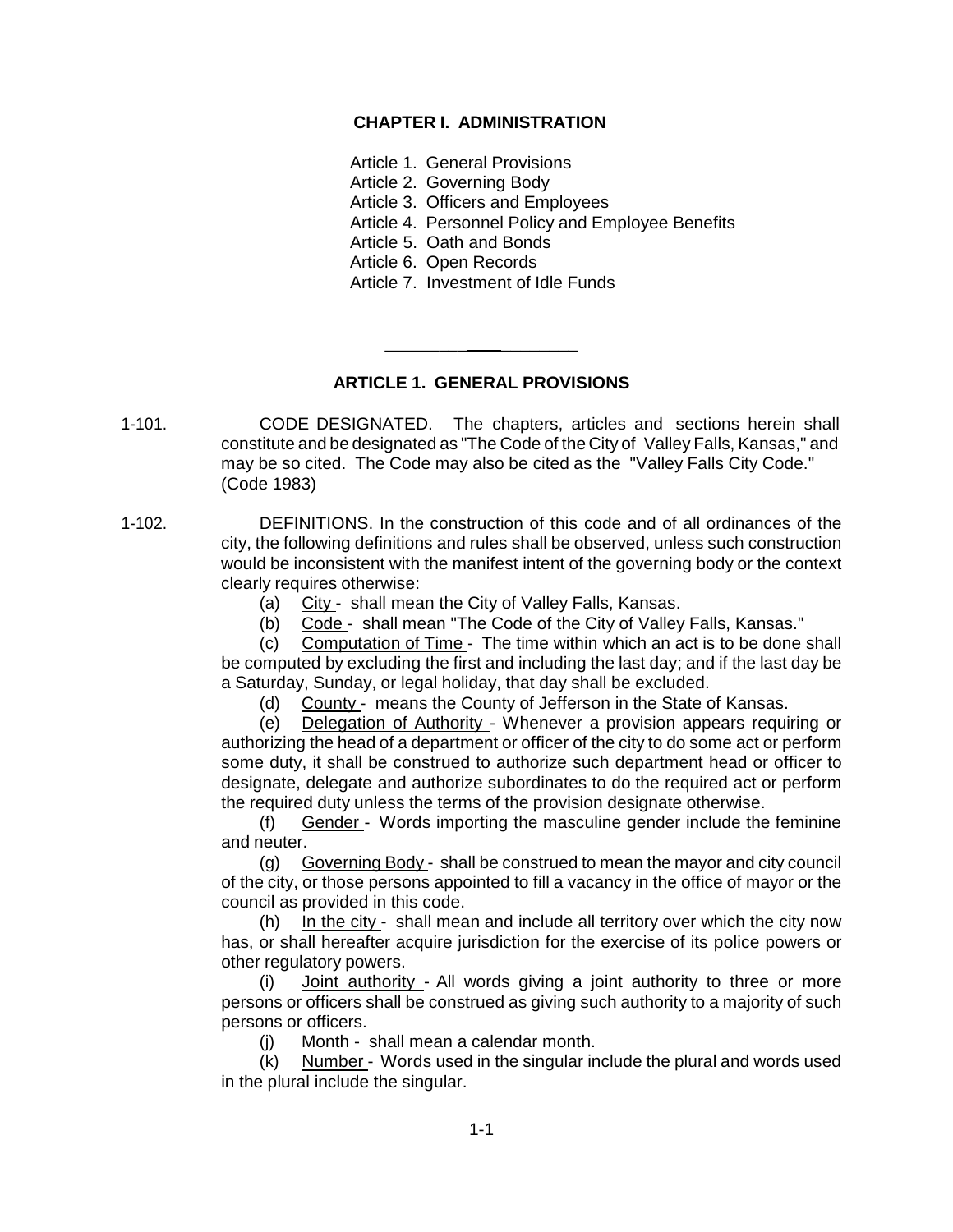(l) Oath - includes an affirmation in all cases in which, by law, an affirmation may be substituted for an oath, and in such cases the word "swear" is equivalent to the word "affirm."

(m) Officers, departments, etc. - Officers, departments, boards, commissions and employees referred to in this code shall mean officers, departments, boards, commissions and employees of the city, unless the context clearly indicates otherwise.

(n) Owner - applied to a building or land, shall include not only the owner of the whole but any part owner, joint owner, tenant in common or joint tenant of the whole or a part of such building or land.

(o) Person - includes a firm, partnership, association of persons, corporation, organization or any other group acting as a unit, as well as an individual.

(p) Property - includes real, personal and mixed property.

(q) Real Property - includes lands, tenements and hereditaments, and all rights thereto and interest therein, equitable as well as legal.

(r) Shall, may. - "Shall" is mandatory and "may" is permissive.

(s) Sidewalk means any portion of a street between the curb line and the adjacent property line intended for the use of pedestrians.

(t) Signature, subscription - includes a mark when the person cannot write, when his or her name is written near such mark and is witnessed by a person who writes his or her own name as a witness.

(u) State - shall be construed to mean the State of Kansas.

(v) Street - means and includes public streets, avenues, boulevards, highways, roads, alleys, lanes, viaducts, bridges and the approaches thereto and all other public thoroughfares in the city.

(w) Tenant or occupant - applied to a building or land, shall include any person holding a written or oral lease of, or who occupies the whole or a part of such building or land, whether alone or with others.

(x) Tenses - Words used in the past or present tense include the future as well as the past and present.

(y) Writing or written - may include printing, engraving, lithography and any other mode of representing words and letters, except those cases where the written signature or the mark of any person is required by law.

(z) Year - means a calendar year, except where otherwise provided. (Code 1983)

- 1-103. EXISTING ORDINANCES. The provisions appearing in this code, so far as they are in substance the same as those of ordinances existing at the time of the effective date of this code, shall be considered as continuations thereof and not as new enactments. (Code 1983)
- 1-104. EFFECT OF REPEAL. The repeal of an ordinance shall not revive an ordinance previously repealed, nor shall such repeal affect any right which has accrued, any duty imposed, any penalty incurred or any proceeding commenced under or by virtue of the ordinance repealed, except as shall be expressly stated therein. (Code 1983)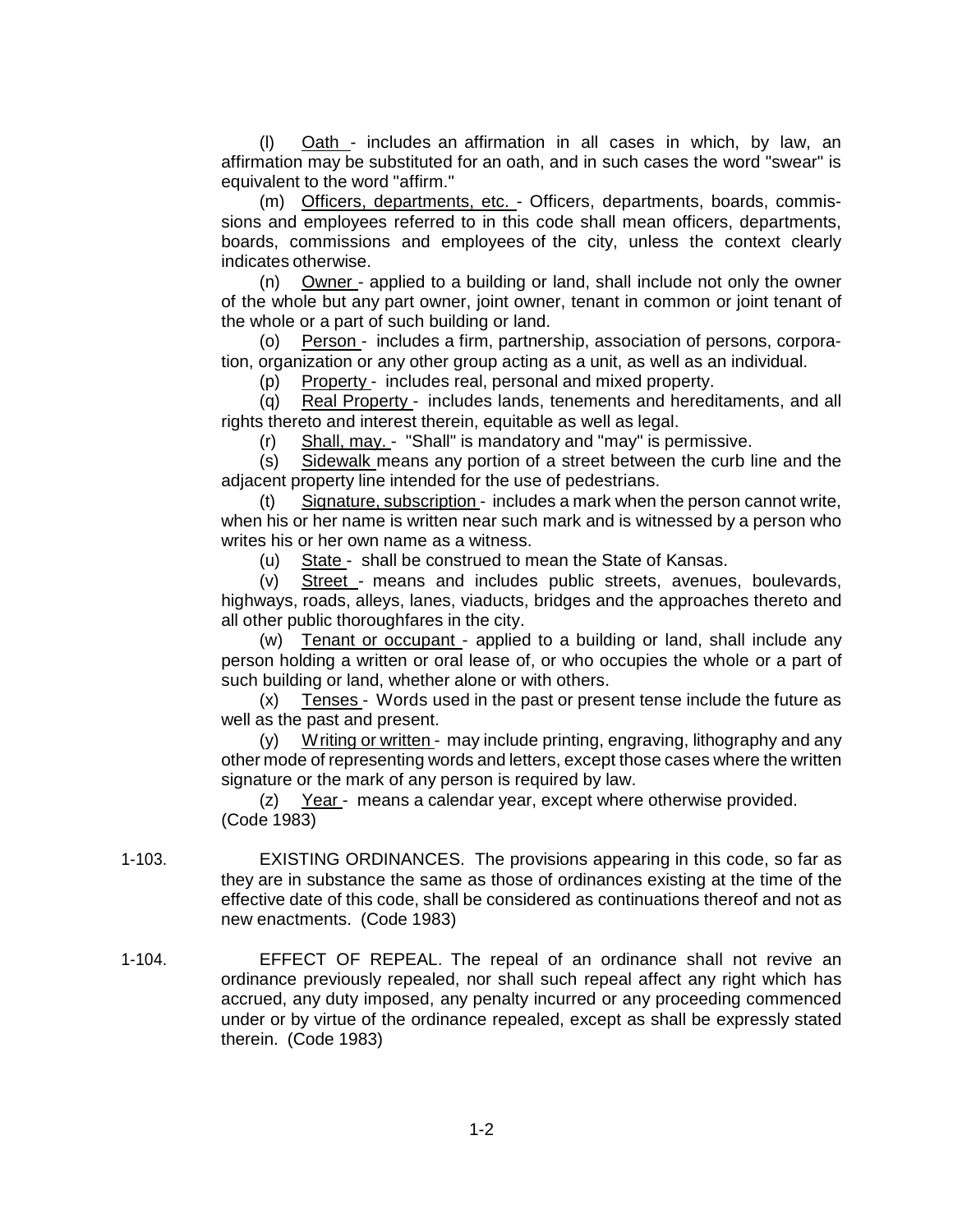- 1-105. CATCHLINES OF SECTIONS. The catchlines of the sections of this code printed in capital letters are intended as mere catchwords to indicate the contents of the section and shall not be deemed or taken to be titles of such sections, nor as any part of any section, nor unless expressly so provided, shall they be so deemed when any section, including its catchline, is amended or reenacted. (Code 1983)
- 1-106. PARENTHETICAL AND REFERENCE MATTER. The matter in parenthesis at the ends of sections is for information only and is not a part of the code. Citations indicate only the source and the text may or may not be changed by this code. This code is a new enactment under the provisions of K.S.A. 12-3014 and 12-3015. Reference matter not in parenthesis is for information only and is not a part of this code. (Code 1983)
- 1-107. AMENDMENTS; REPEAL. Any portion of this code may be amended by specific reference to the section number as follows: "Section \_\_\_\_\_ of the code of the City of Valley Falls is hereby amended to read as follows: (the new provisions shall then be set out in full). . ." A new section not heretofore existing in the code may be added as follows: "The code of the City of Valley Falls is hereby amended by adding a section (or article or chapter) which reads as follows: . . .(the new provisions shall be set out in full). . ." All sections, or articles, or chapters to be repealed shall be repealed by specific reference as follows: "Section (or article or chapter) \_\_\_\_\_\_\_\_\_\_ of the code of the City of Valley Falls is hereby repealed." (Code 1983)
- 1-108. ORDINANCES. The governing body shall have the care, management and control of the city and its finances, and shall pass all ordinances needed for the welfare of the city. All ordinances shall be valid when a majority of all the members-elect of the city council shall vote in favor. Where the number of favorable votes is one less than required, the mayor shall have power to cast the deciding vote in favor of the ordinance. (K.S.A. 12-3002; Code 2006)
- 1-109. SAME; SUBJECT AND TITLE; AMENDMENT. No ordinance shall contain more than one subject, which shall be clearly expressed in its title; and no section or sections of an ordinance shall be amended unless the amending ordinance contains the entire section or sections as amended and the section or sections amended shall be repealed. (K.S.A. 12-3004; Code 2006)
- 1-110. SAME; PUBLICATION. No ordinance, except those appropriating money, shall be in force until published in the official city newspaper by the city clerk. One publication of any such ordinance shall be sufficient unless additional publications are required by statute or ordinance. The publisher of the newspaper shall prefix such published ordinance by a line in brackets stating the month, day and year of such publication. (K.S.A. 12-3007; Code 2006)
- 1-111. SAME; ORDINANCE BOOK. Following final passage and approval of each ordinance, the city clerk shall enter the same in the ordinance book of the city as provided by law. Each ordinance shall have appended thereto the manner in which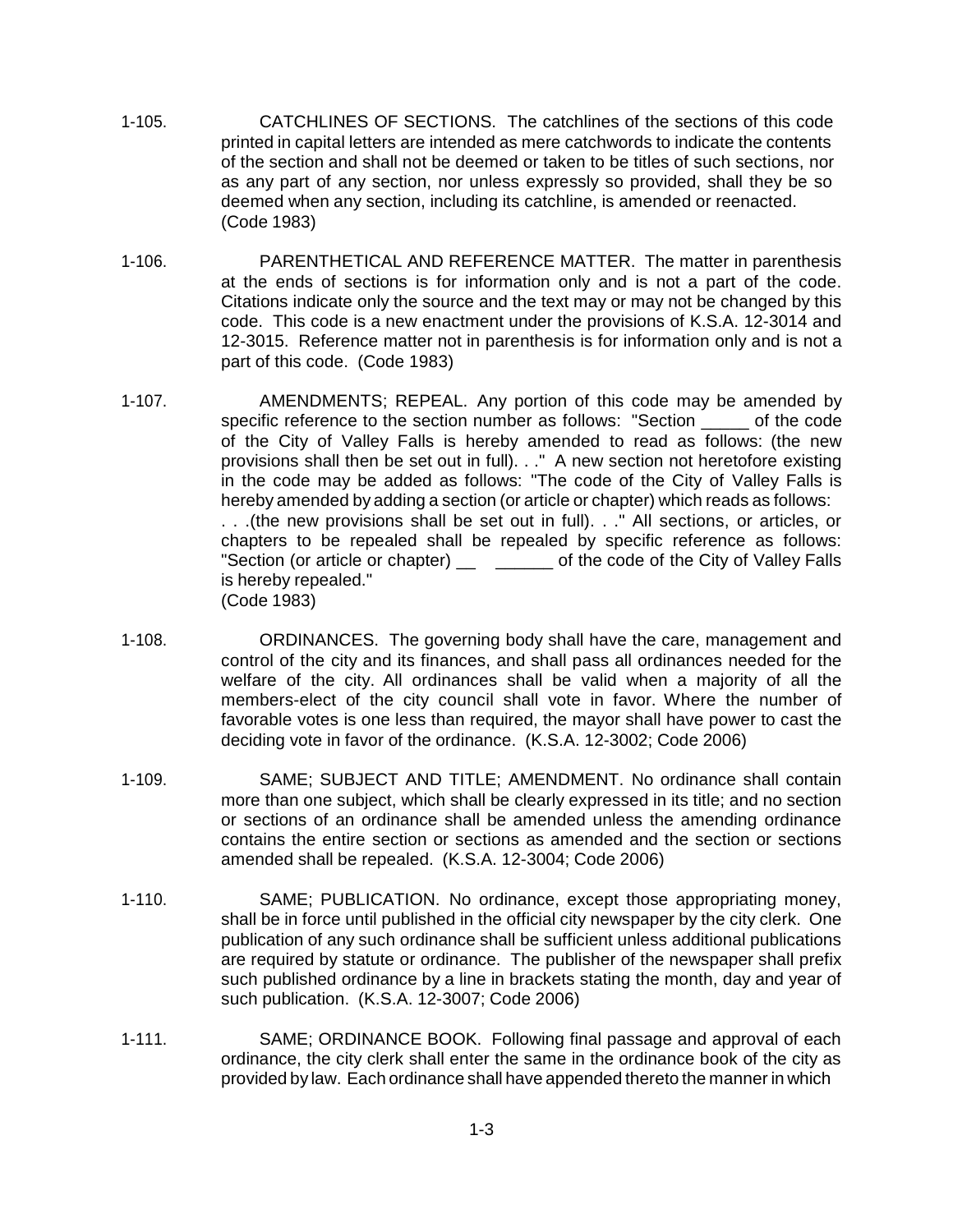the ordinance was passed, the date of passage, the page of the journal containing the record of the final vote on its passage, the name of the newspaper in which published and the date of publication. (K.S.A. 12-3008; Code 2006)

- 1-112. RESOLUTIONS, MOTIONS. Except where a state statute or city ordinance specifically requires otherwise, all resolutions and motions shall be passed if voted upon favorably by a majority of a quorum of the city council. (Code 2006)
- 1-113. CITY RECORDS. The city clerk or any other officer or employee having custody of city records and documents shall maintain such records and documents in accordance with K.S.A. 12-120 to 12-121 inclusive, which is incorporated by reference herein as if set out in full and as provided in the state open records act and the city policy regarding open public records. (K.S.A. 12-120:121; Code 1983, 1-109)
- 1-114. ALTERING CODE. It shall be unlawful for any person, firm or corporation to change or amend by additions or deletions, any part or portion of this code, or to insert or delete pages, or portions thereof, or to alter or tamper with such code in any manner whatsoever which will cause the law of the City of Valley Falls to be misrepresented thereby. This restriction shall not apply to amendments or revisions of this code authorized by ordinance duly adopted by the governing body. (Code 1983, 1-110)
- 1-115. SCOPE OF APPLICATION. Any person convicted of doing any of the acts or things prohibited, made unlawful, or the failing to do any of the things commanded to be done, as specified and set forth in this code, shall be deemed in violation of this code and punished in accordance with section 1-116. Each day any violation of this code continues shall constitute a separate offense. (Code 1983, 1-111)
- 1-116. GENERAL PENALTY. Whenever any offense is declared by any provision of this code, absent a specific or unique punishment prescribed, the offender shall be punished in accordance with this section.
	- (a) A fine of not more than \$1,000; or,
	- (b) Imprisonment in jail for not more than 179 days; or,
	- (c) Both such fine and imprisonment not to exceed (a) and (b) above. (Code 2006)
- 1-117. SEVERABILITY. If for any reason any chapter, article, section, subsection, sentence, clause or phrase of this code or the application thereof to any person or circumstance, is declared to be unconstitutional or invalid or unenforceable, such decision shall not affect the validity of the remaining portions of this code. (Code 1983, 1-113)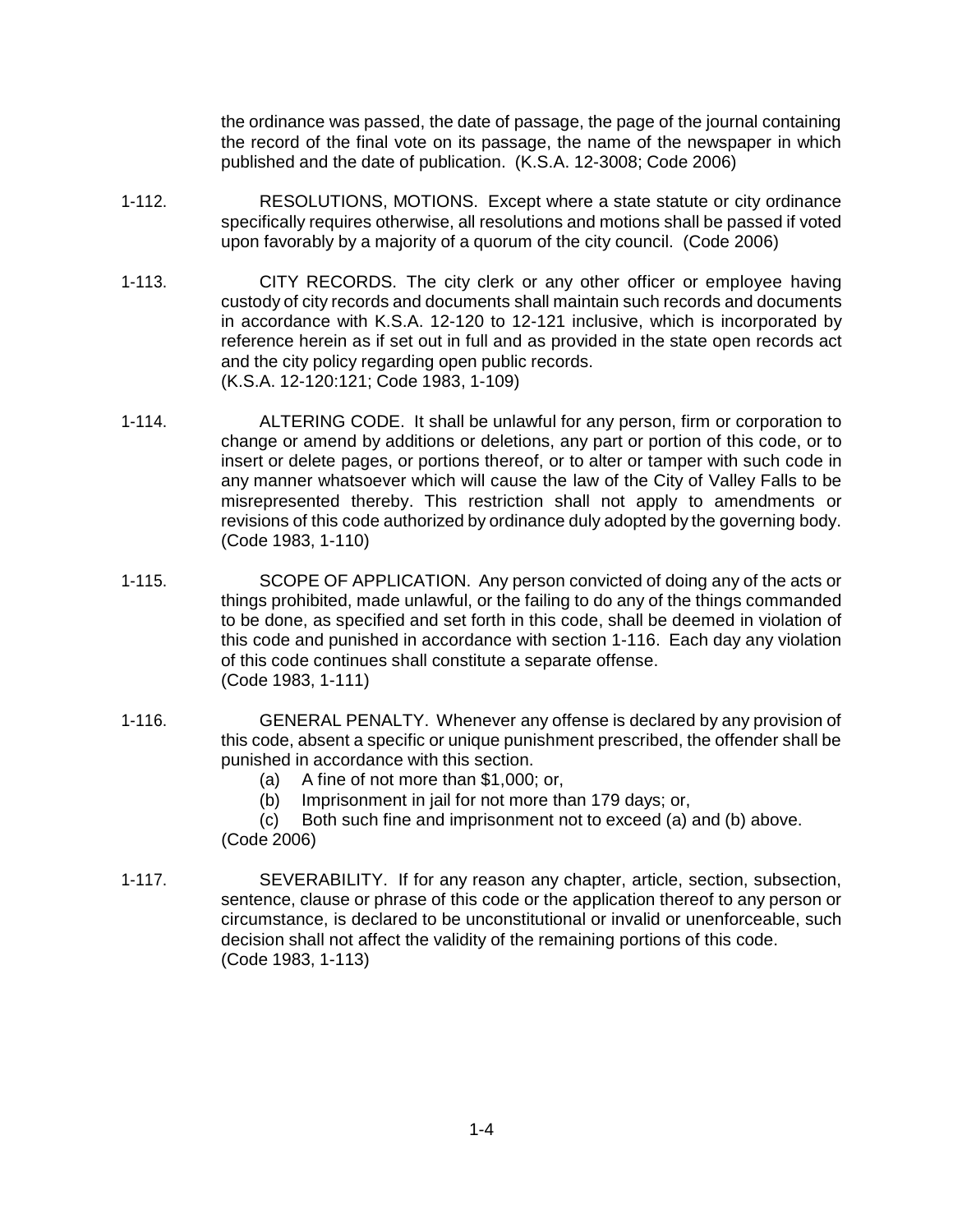#### **ORDINANCE NO. 1-203.1**

#### **AN ORDINANCE REGULATING REGULAR MEETINS OF THE GOVERNING BODY OF THE CITY OF VALLEY FALLS, KANSAS AND REPEALING ALL ORDINANCES IN COFLICT HEREWITH.**

#### **BE ORDAINED BY THE GOVERING BODY OF THE CITY OF VALLEY FALLS, KANSAS:**

**MEETINGS. (a)** Regular meeting of the governing body shall be held on the first and third Wednesday of the month at 6:30 p.m. In the event the regular meeting day shall fall on any legal holiday or any day observed as a holiday by the city offices, the governing body shall meet on the next regular working day at the same place and time or cancel the meeting till the next scheduled meeting.

**(b)** Special meetings may be called by the mayor or acting mayor, on the written request of any three (3) members of the council, specifying the object and purpose of such meeting, which request shall be read at a meeting and entered at length on the journal.

**(c)** Regular or special meetings of the governing body may be adjourned for the completion of its business at such subsequent time and place as the governing body shall determine in its motion of adjourn.

**REPEAL.** Ordinance No. 1-203 is repealed.

**EFFECTIVE DATE.** This ordinance shall take effect and be in force from and after its publication in the Valley Falls Vindicator, the official city newspaper of the City of Valley Falls, Jefferson County, Kansas.

## **PASSED AND APPROVED BY THE GOVERNING BODY THIS 7TH DAY OF November, 2007**

**ATTEST: \_\_\_\_\_\_\_\_\_\_\_\_\_\_\_\_\_\_\_\_**

**SUSAN GREY**

**\_\_\_\_\_\_\_\_\_\_\_\_\_\_\_\_\_\_\_ MAYOR DENISE STREETER CITY CLERK**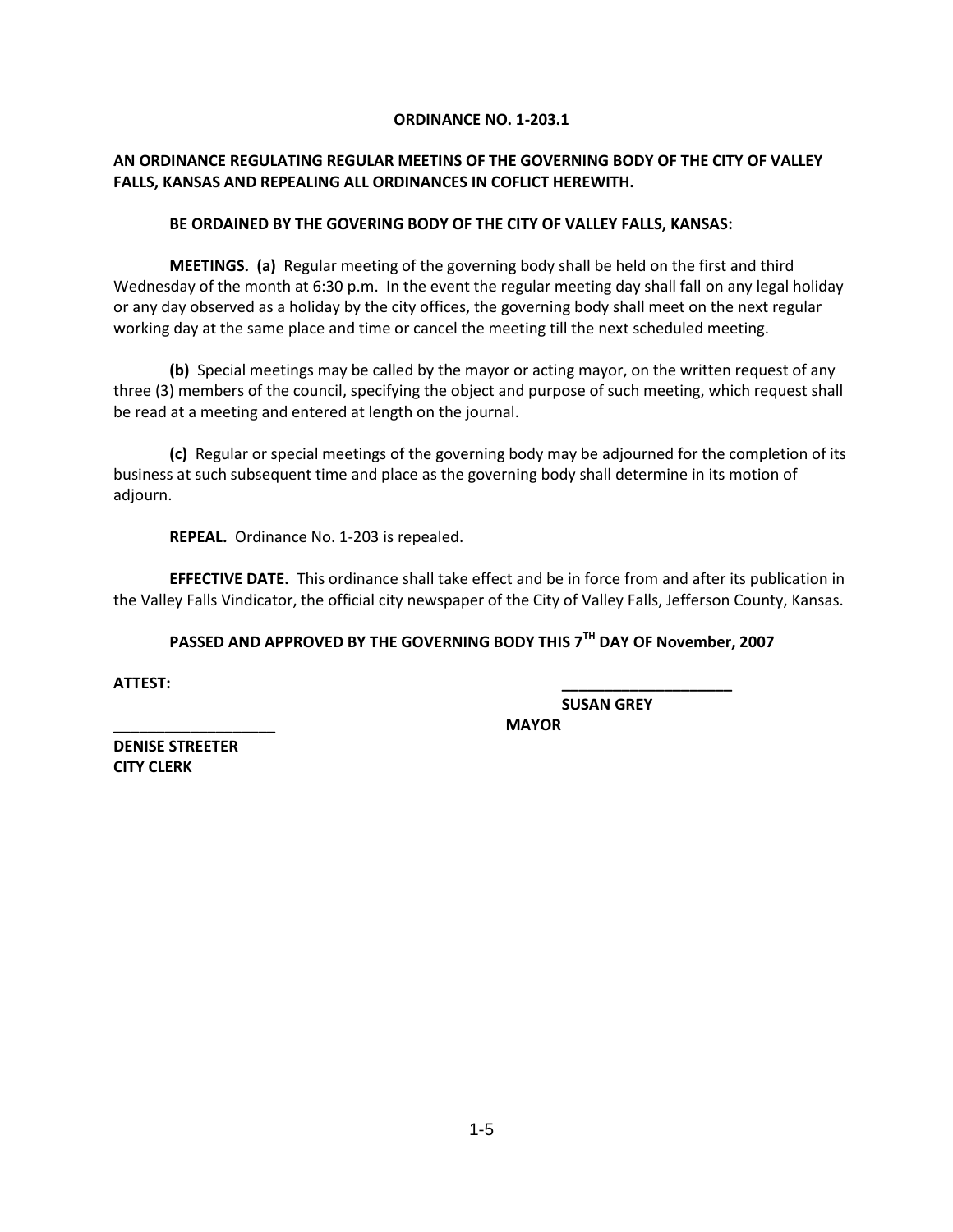#### **ARTICLE 2. GOVERNING BODY**

- 1-201. GOVERNING BODY. The governing body shall consist of a mayor and five councilmembers to be elected as set out in Chapter 6 of this code. (Code 1983)
- 1-202. SAME; POWERS GENERALLY. All powers exercised by cities of the third class or which shall hereafter be conferred upon them shall be exercised by the governing body, subject to such limitations as prescribed by law. All executive and administrative authority granted or limited by law shall be vested in the mayor and council as governing body of the city. (K.S.A. 12-103; Code 2006)
- 1-203. SAME; MEETINGS. (a) Regular meetings of the governing body shall be held on the first and third Monday of each month at 6:30 p.m. In the event the regular meeting day shall fall on any legal holiday or any day observed as a holiday by the city offices, the governing body shall meet on the next regular working day at the same place and time or cancel the meeting till the next scheduled meeting..

(b) Special meetings may be called by the mayor or acting mayor, on the written request of any three members of the council, specifying the object and purpose of such meeting, which request shall be read at a meeting and entered at length on the journal.

(c) Regular or special meetings of the governing body may be adjourned for the completion of its business at such subsequent time and place as the governing body shall determine in its motion to adjourn.

(K.S.A. 15-106; Ord. 1-214, Secs. 1:2; Code 2006)

- 1-204. SAME; QUORUM. In all cases, it shall require a majority of the councilmembers-elect to constitute a quorum to do business. (K.S.A. 15-106; Code 1983, 1-203)
- 1-205. POWERS OF THE MAYOR. The mayor shall preside at all meetings of the governing body. The mayor shall have the tie-breaking vote on all questions when the members present are equally divided. The mayor shall:

(a) Have the superintending control of all officers and affairs of the city;

(b) Take care that the ordinances of the city are complied with;

(c) Sign the commissions and appointments of all officers elected or appointed;

(d) Endorse the approval of the governing body on all official bonds;

(e) From time to time communicate to the city council such information and recommend such measures as he or she may deem advisable;

(f) Have the power to approve or veto any ordinance as the laws of the state shall prescribe;

(g) Sign all orders and drafts drawn upon the city treasury for money. (K.S.A. 15-301:302, 305:306, 308:309; Code 1983, 1-204)

1-206. PRESIDENT OF THE COUNCIL. The city council shall elect one of its own body as president of the council. The president of the council shall preside at all meetings of the council in the absence of the mayor. In the absence of both the mayor and the president of the council, the council shall elect one of its members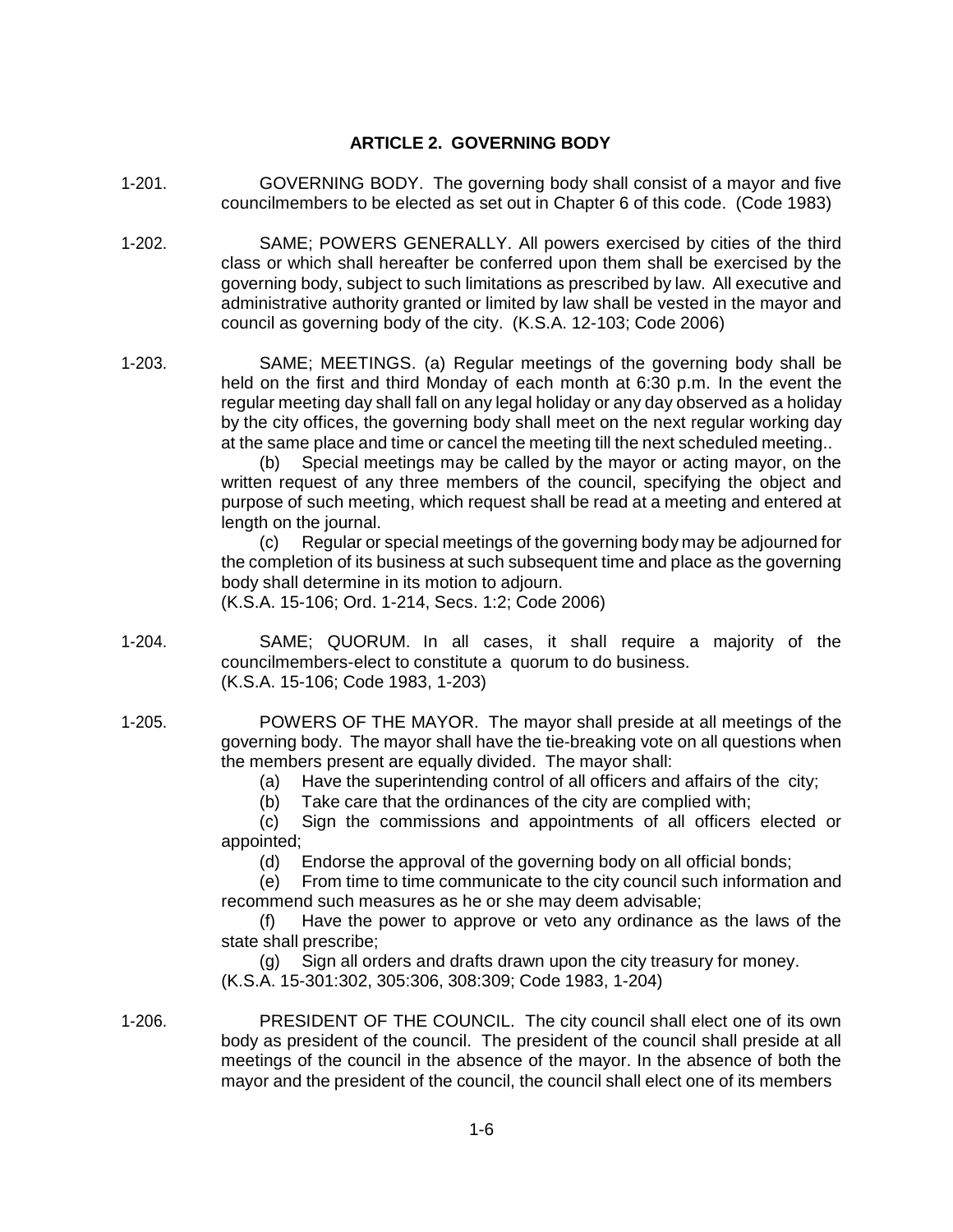as "acting president of the council." The president and acting president, when occupying the place of mayor, shall have the same privileges as other councilmembers but shall exercise no veto. (K.S.A. 15-301:311; Code 1983)

- 1-207. ADMINISTRATIVE POWERS. The governing body may designate whether the administration of a policy or the carrying out of any order shall be performed by a committee, an appointive officer, or the mayor. If no administrative authority is designated it shall be vested in the mayor. (Code 2006)
- 1-208. VACANCIES IN GOVERNING BODY; HOW FILLED. In case of a vacancy in the council occurring by reason of resignation, death, or removal from office or from the city, the mayor, by and with the advice and consent of the remaining councilmembers, shall appoint an elector to fill the vacancy until the next election for that office. In case any person elected as a councilmember neglects or refuses to qualify within 30 days after election, the councilmember shall be deemed to have refused to accept the office and a vacancy shall exist. The mayor may, with the consent of the remaining councilmembers, appoint a suitable elector to fill the vacancy.

In case of a vacancy in the office of mayor, the president of the council shall become mayor until the next regular election for that office and a vacancy shall occur in the office of the councilmember becoming mayor. (K.S.A. 15-201; Code 2006)

- 1-209. COMPENSATION. Members of the governing body shall receive \$20.00 per meeting as compensation. (Code 2006)
- 1-210. EXPENSES. Each member of the governing body shall receive for his or her services and as reimbursement for his or her expenses, compensation as follows:

(a) Mileage at the same rate as is established by law by the state of Kansas for state employees for each mile traveled by the shortest route upon the performance of duties assigned by the mayor and/or council.

(b) Reimbursement for actual food and lodging expenses upon the performance of duties assigned by the mayor and/or council, provided such expenses shall be documented by proper receipts. (Code 2006)

1-211. INCORPORATING CODE OF PROCEDURE FOR KANSAS CITIES. There is hereby incorporated by reference for the purpose of establishing a code of procedure for the conduct of city council meetings of the City of Valley Falls, Kansas, that certain code known as the "Code of Procedure for Kansas Cities," Edition of 2004, prepared and published in book form by the League of Kansas Municipalities, Topeka, Kansas, save and except such articles, sections, parts or portions as are hereafter omitted, deleted, modified or changed. No fewer than three copies of said Code of Procedure for Kansas Cities shall be marked or stamped "Official Copy as Incorporated by the Code of the City of Valley Falls, Kansas," with all sections or portions thereof intended to be omitted or changed clearly marked to show any such omission or change and to which shall be attached a copy of this section, and filed with the city clerk to be open to inspection and available to the public at all reasonable hours. (Code 2006)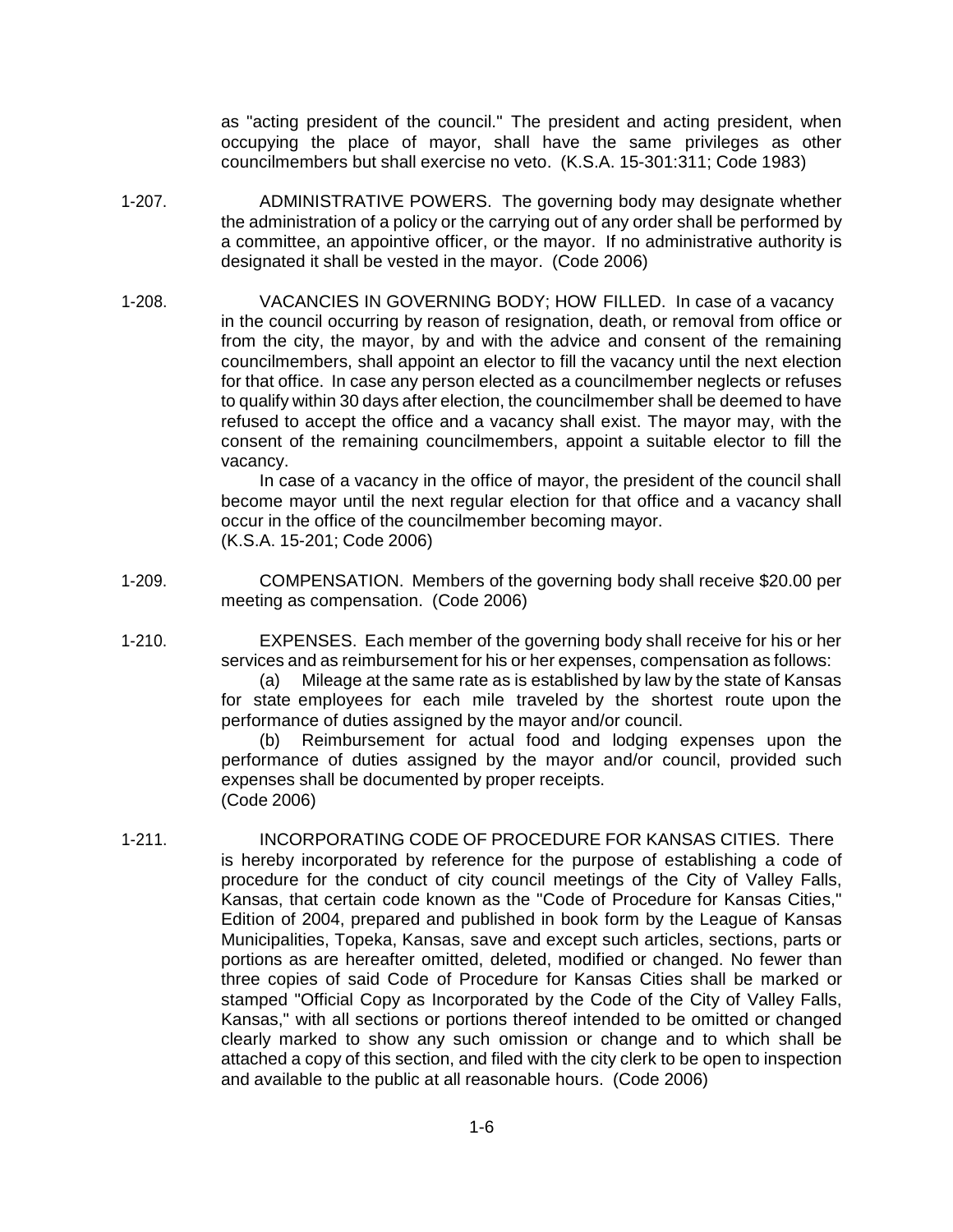1-212. CODE OF ETHICS. (a) Declaration of Policy - The proper operation of our government requires that public officials and employees be independent, impartial and responsible to the people; that governmental decisions and policy be made in the proper channels and that the public have confidence in the integrity of its government. In recognition of those goals, there is hereby established a Code of Ethics for all officials and employees, whether elected or appointed, paid or unpaid. The purpose of this code is to establish ethical standards by setting forth those acts or actions that are incompatible with the best interests of the city.

> (b) Responsibilities of Public Office - Public officials and employees are agents of public purpose and hold office for the benefit of the public. They are bound to uphold the Constitution of the United States and the Constitution of this State and to carry out impartially the laws of the nation, state, and city and thus to foster respect for all government. They are bound to observe in their official acts the highest standards of morality and to discharge faithfully the duties of their office regardless of personal considerations, recognizing that the long term public interest must be their primary concern. Their conduct in both their official and private affairs should be above reproach.

> (c) Dedicated Service - All officials and employees of the city should be responsive to the political objectives expressed by the electorate and the programs developed to attain those objectives. Appointive officials and employees should adhere to the rule of work and performance established as the standard for their positions by the appropriate authority.

> Officials and employees should not exceed their authority or breach the law or ask others to do so, and they should work in full cooperation with other public officials and employees unless prohibited from so doing by law or by officially recognized confidentiality of their work.

> (d) Fair and Equal Treatment - (1) Interest in Appointments. Canvassing of members of the city council, directly or indirectly, in order to obtain preferential consideration in connection with any appointment to the municipal service shall disqualify the candidate for appointment except with reference to positions filled by appointment by the city council.

> (2) Use of Public Property - No official or employee shall request or permit the use of city-owned vehicles, equipment, materials or property for personal convenience or profit, except when such services are available to the public generally or are provided as city policy for the use of such official or employee in the conduct of official business.

> (3) Obligations to Citizens - No official or employee shall grant any special consideration, treatment, or advantage to any citizen beyond that which is available to every other citizen.

> (e) Conflict of Interest - No elected or appointive city official or employee, whether paid or unpaid, shall engage in any business or transaction or shall have a financial or other personal interest, direct or indirect, which is incompatible with the proper discharge of his or her duties in the public interest or would tend to impair his or her independence of judgment or action in the performance of his or her official duties. Personal as distinguished from financial interest includes an interest arising from blood or marriage relationships or close business or political association.

> Specific conflicts of interest are enumerated below for the guidance of officials and employees:

> > 1-7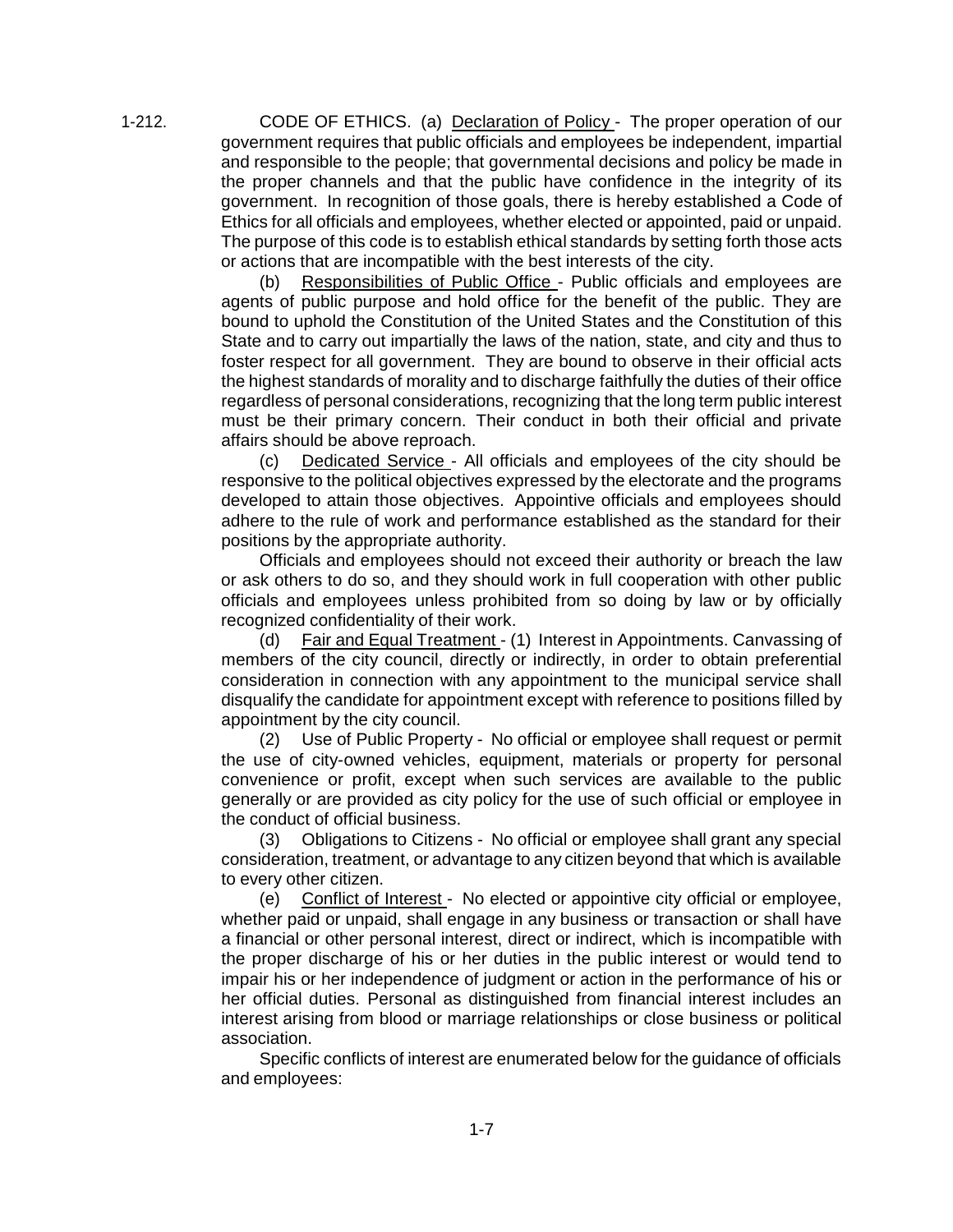(1) Incompatible Employment - No elected or appointive city official or employee shall engage in or accept private employment or render services for private interests when such employment or service is incompatible with the proper discharge of his or her official duties or would tend to impair his or her independence of judgment or action in the performance of his or her official duties.

(2) Disclosure of Confidential Information - No elected or appointive city official or employee, shall, without proper legal authorization, disclose confidential information concerning the property, government or affairs of the city. Nor shall he or she use such information to advance the financial or other private interest of himself, herself or others.

(3) Gifts and Favors - No elected or appointive city official or employee shall accept any valuable gift, whether in the form of service, loan, thing or promise, from any person, firm, or corporation which to his or her knowledge is interested directly or indirectly in any manner whatsoever in business dealings with the city; nor shall any such official or employee (a) accept any gift, favor or thing of value that may tend to influence him or her in the discharge of his or her duties or (b) grant in the discharge of his or her duties any improper favor, service, or thing of value. The prohibition against gifts or favors shall not apply to: (a) an occasional nonpecuniary gift, of only nominal value or (b) an award publicly presented in recognition of public service or (c) any gift which would have been offered or given to him or her if not an official or employee.

(4) Representing Private Interest Before City Agencies or Courts - No elected or appointive city official or employee whose salary is paid in whole or in part by the city shall appear in behalf of private interest before any agency of this city. He or she shall not represent private interests in any action or proceeding against the interest of the city in any litigation to which the city is a party. (Code 2006)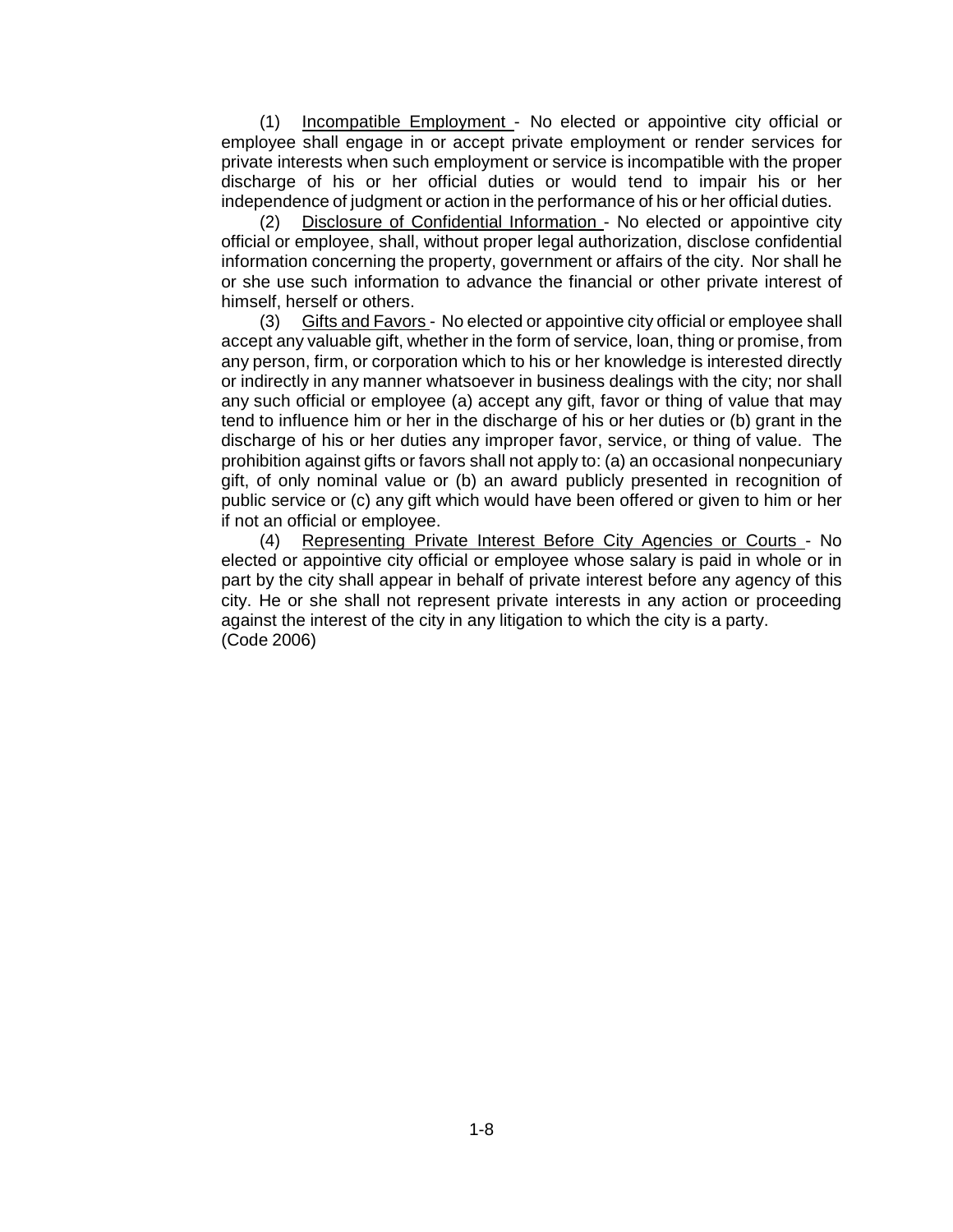#### **ARTICLE 3. OFFICERS AND EMPLOYEES**

- 1-301. APPOINTMENT. The mayor shall appoint, by and with the consent of the council, a municipal court judge, a chief of police, a city clerk, a city treasurer, a city attorney, a fire chief and such other officers as may be deemed necessary. Officers so appointed and confirmed will hold their offices at the pleasure of the mayor and council, and until their successors are appointed and qualified. (C.O. No. 1, Sec. 4)
- 1-302. EMPLOYEES. The mayor shall have authority to hire all other employees, or such authority may be delegated to the respective department heads. (Code 1983)
- 1-303. REMOVAL. (a) A majority of all members elect of the governing body may remove any appointed officer.

(b) For good cause, the mayor may suspend at any time any appointed officer.

(c) Employees, otherthan appointed officers, maybe removed bythemayor upon recommendation of the respective department heads.

(d) No officer or employee shall be removed for any reason until he or she has been given notice and afforded the opportunity for a hearing. (K.S.A. 15-204; Code 1983)

- 1-304. VACANCY IN OFFICE. Whenever a vacancy occurs in any appointive office for whatever reason, the vacancy shall be filled by the governing body. Any person appointed to fill such vacancy shall serve only until the next regular time for appointment. (K.S.A. 15-209; Code 1983)
- 1-305. CITY ADMINISTRATOR OFFICE ESTABLISHED. There is created and established the office of City Administrator for the City of Valley Falls. (Ord. 1-316, Sec. 1)
- 1-306. SAME; APPOINTMENT. A qualified person shall be appointed city administrator/clerk for the city by the mayor; such appointment shall be approved by the majority of the city council. The appointment thereafter, shall be made at the first regular meeting of the governing body in May each year. (Ord. 1-316, Sec. 2)
- 1-307. SAME; COMBINED OFFICES. The mayor and city council may appoint one person to two or more city offices when the duties of such offices shall not be incompatible according to Kansas Statutes. (Ord. 1-316, Sec. 3)
- 1-308. SAME; COMPENSATION. The city administrator shall receive such compensation as may be determined from time to time by the city council. (Ord. 1-316, Sec. 4)
- 1-309. SAME; RESIDENCE. The city administrator shall be a resident or become a resident of the city within a reasonable time after appointment to the position of city administrator/clerk. (Ord. 1-316, Sec. 5)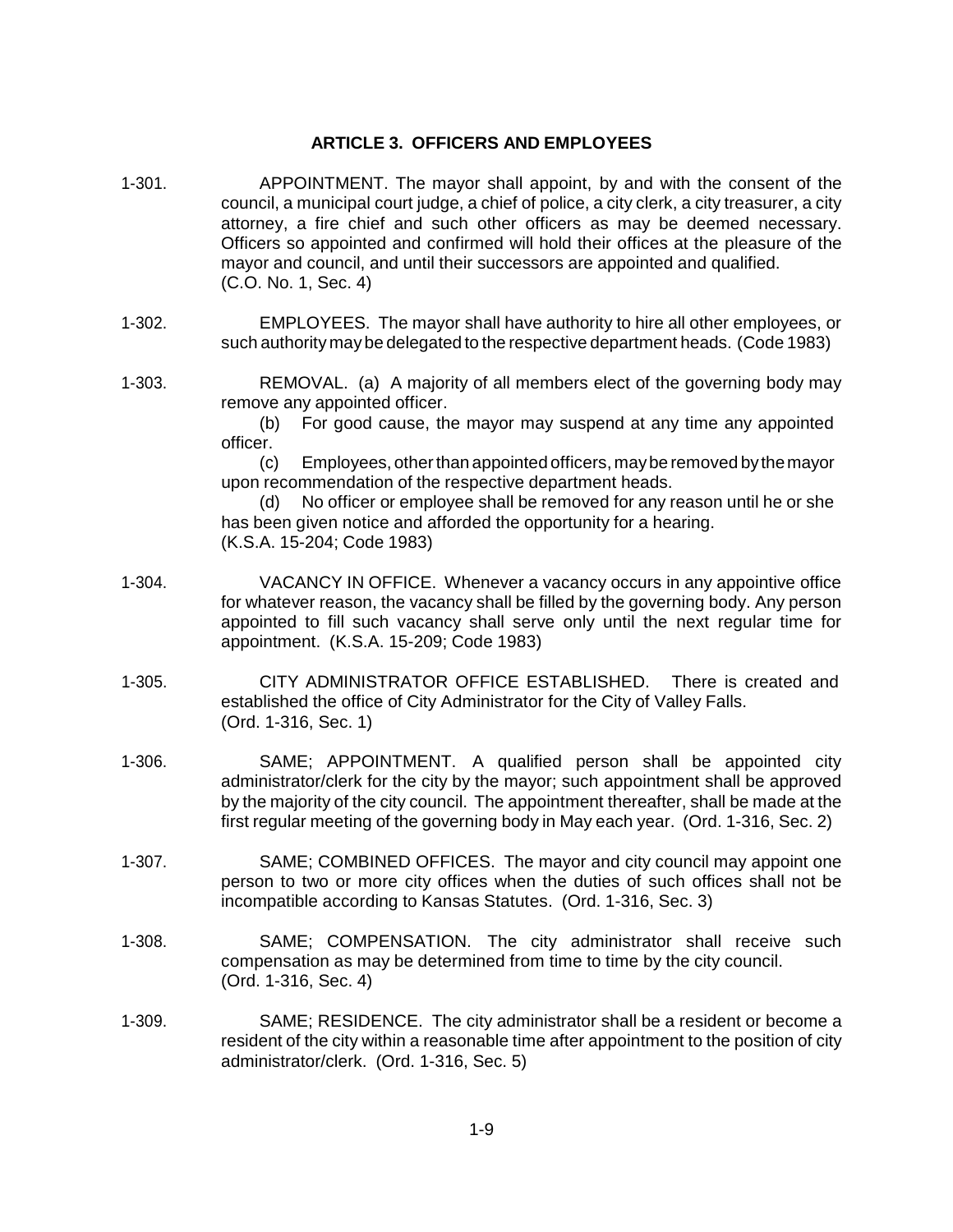1-310. SAME; DUTIES. (a) Budget: The city administrator shall be the budget officer of the city and with the assistance of all department heads shall assemble estimates of the financial needs and resources of the city for each ensuing year and shall prepare a program of activities within the financial power of the city, embodying in it a budget document with proper supporting schedules and an analysis to be proposed to the mayor and city council for their final approval. The city administrator/clerk shall be responsible for the budget administration after its adoption.

(b) Financial Reports: The city administrator/clerk shall make monthly reports to the mayor and city council relative to the financial condition of the city. Such reports shall show the financial condition of the city in relation to the budget.

(c) Annual Report: The city administrator/clerk shall prepare and present to the mayor and city council an annual report of the city's affairs, including in such report a summary of reports of department heads and such other reports as the mayor and city council may require.

(d) Personnel System: The city administrator/clerk shall act as personnel officer of the city and shall recommend an appropriate position and classification system and pay plan to the mayor and city council, supervise, direct, and assign the duties of all appointive offices and employees.

(e) Purchasing: The city administrator/clerk shall exercise general supervision and control over all city purchases and expenditures with approval of the city council in accordance with the budget and such policies as may be established by the governing body. Shall have the care and management of all city owned land, property, buildings, and equipment.

(f) Policy Formulation: The city administrator/clerk shall recommend to the mayor and city council adoption of such measures as he or she may deem necessary or expedient for the health, safety, or welfare of the city or for the improvement of administrator services for the city.

City Council Agenda: The city administrator/clerk shall submit to the mayor and city council a proposed agenda for each council meeting at least 24 hours before the time of the regular council meeting.

(h) Council and Commission Meetings: The city administrator/clerk shall attend all council meetings and be permitted to participate in the discussion of items before the council without voting power. He or she shall also attend, when reasonably possible, the meetings of the standing council committees and duly elected or appointed boards and commissioners of the city and provide staff support hereto.

(i) State and Federal Programs: The city administrator/clerk shall coordinate federal and state aid programs which may have application to the city.

(j) Records: The city administrator shall keep full and accurate records of all actions taken by him or her in the course of his or her duties, and he or she shall safely and properly keep all records and papers belonging to the city and entrusted to his or her care in accordance with federal and Kansas state statutes. All such records shall be and remain the property of the city and be open to inspection by the mayor and city council at all times. The city administrator/clerk shall record all deeds and street and alley vacations and see that all vehicle registrations are current all of which will be kept on file in the office of the city administrator.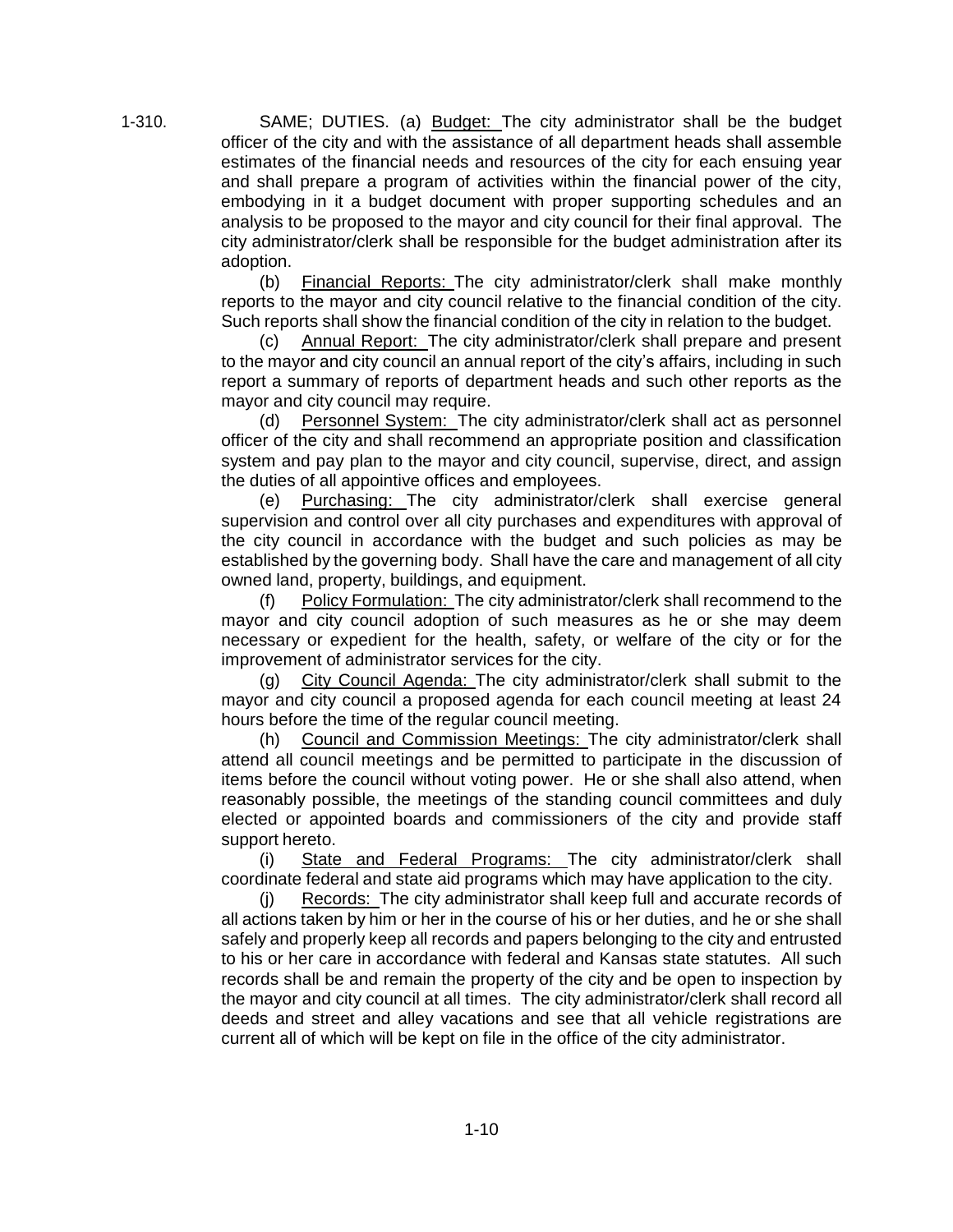(k) Permits and Leases: Building permits shall be issued by the city administrator/clerk on approval by the zoning board and the city council, assuring all city codes are being followed.

(l) Planning: The city administrator/clerk shall make long and short term planning recommendations to the mayor and city council. He or she shall report any condition or fact concerning the city government requested by the mayor or city council.

(m) Insurance: The city administrator/clerk shall review insurable risks semiannually, be responsible to see the city has adequate insurance to insure against major insurable risks.

(n) Investments: The city administrator/clerk shall keep current on investment practices and advise the council on investment of city funds.

(o) Bonded: The city administrator/clerk shall be bonded by the city.

(p) Inquiries and Complaints: The city administrator/clerk shall receive and respond to inquiries and complaints in a professional manner. He or she shall respond to complaints on the required forms provided for such in the city offices.

(q) Miscellaneous: In addition to the foregoing duties, the city administrator/clerk shall perform any and all other duties or functions prescribed by the mayor and city council. At no time shall the duties or powers of the city administrator/clerk supersede the action by the mayor and city council. (Ord. 1-316, Sec. 6)

1-311. CITY TREASURER. The city treasurer shall:

(a) Keep a full and accurate record of all money received and paid out in a ledger book provided by the governing body;

(b) Publish an annual financial statement;

(c) Deposit all public moneys and sign all checks of the city;

(d) Pay out city funds only upon orders or warrants properly signed by the mayor and city clerk;

(e) Perform such other duties as may be prescribed by the governing body or the Kansas statutes.

(K.S.A. 10-803; K.S.A. 12-1608; Code 2006)

1-312. CITY ATTORNEY; OFFICE; DUTIES. There is hereby established the office of city attorney. No person shall be eligible for the office of city attorney who is not an attorney at law admitted to practice in the Supreme Court of the State of Kansas. The city attorney shall be charged with the general direction and supervision of the legal affairs of the city. The city attorney shall:

> (a) Attend meetings of the city council when so directed to attend by the council;

> (b) Advise the city council and all officers of the city upon such legal questions affecting the city and its offices as may be submitted to him or her;

> (c) When requested by the city council give opinions in writing upon any such questions;

> (d) Draft such ordinances, contracts, leases, easements, conveyances and other instruments in writing as may be submitted to him or her in the regular transaction of affairs of the city;

(e) Approve all ordinances of the city as to form and legality;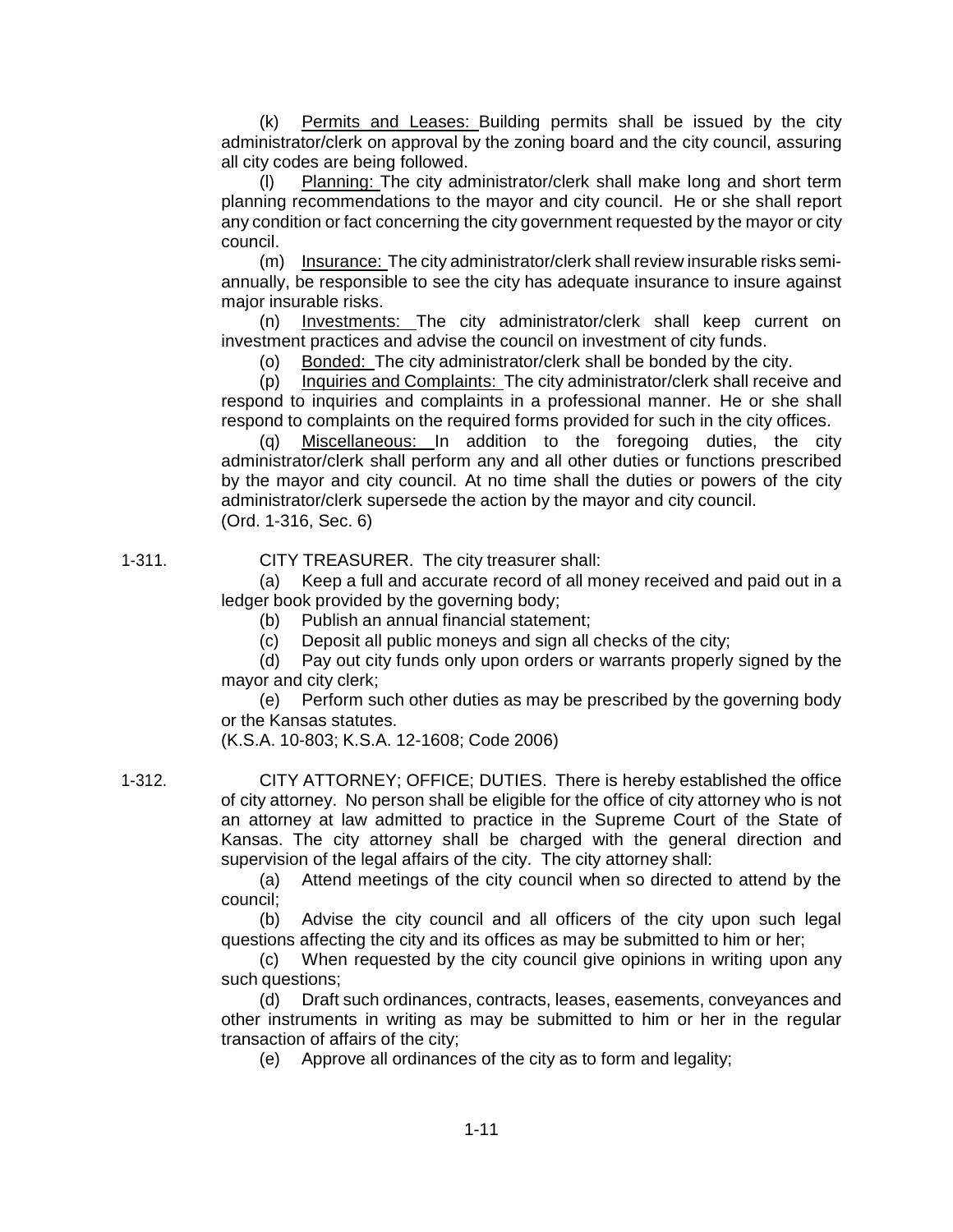(f) Attend planning commission and board of zoning appeals meetings when so directed by the boards;

(g) Appear and prosecute all violations of city ordinances in municipal court when his or her services shall be required;

(h) Perform such other duties as may be prescribed by the governing body and the Kansas statutes.

(Code 1983, 1-310)

1-313. CITY ENGINEER. The city engineer shall be a licensed professional engineer in the State of Kansas. He or she shall be responsible for:

(a) The design and specifications for all city streets, sewers, water lines, public buildings, and other public facilities;

(b) The inspection of all public works projects, including streets, sewers, water lines and other public facilities;

(c) The general supervision of the maintenance and repair of all public facilities.

(Code 2006)

1-314. APPOINTMENT OR EMPLOYMENT IN MORE THAN ONE POSITION. The same person may be appointed to more than one appointive office, or employed in more than one department, except that the same person shall not be appointed to incompatible offices. Salaries or wages of such persons shall be prorated between the proper funds of the several offices or departments. (Code 2006)

1-315. CONFLICT OF INTEREST. (a) No city officer or employee shall be signatory upon, discuss in an official capacity, vote on any issue concerning or otherwise participate in his or her capacity as a public official or employee in the making of any contract with any person or business:

> (1) In which the officer or employee owns a legal or equitable interest exceeding \$5,000.00 or five percent, whichever is less, individually or collectively with his or her spouse; or

> (2) From which the officer or employee receives, in the current or immediately preceding or succeeding calendar year, any salary, gratuity, other compensation or a contract for or promise or expectation of any such salary, gratuity or other compensation or remuneration having a dollar value of \$1,000.00 or more; or

> (3) In which he or she shall hold the position of officer or director, irrespective of the amount of compensation received from or ownership held in the business.

> (b) The prohibitions contained in subsection (a) of this section shall not apply to the following:

> (1) Contracts let after competitive bidding has been solicited by published notice; and

> (2) Contracts for property or services for which the price or rate is fixed by law.

(K.S.A. 75-4301; Code 2006)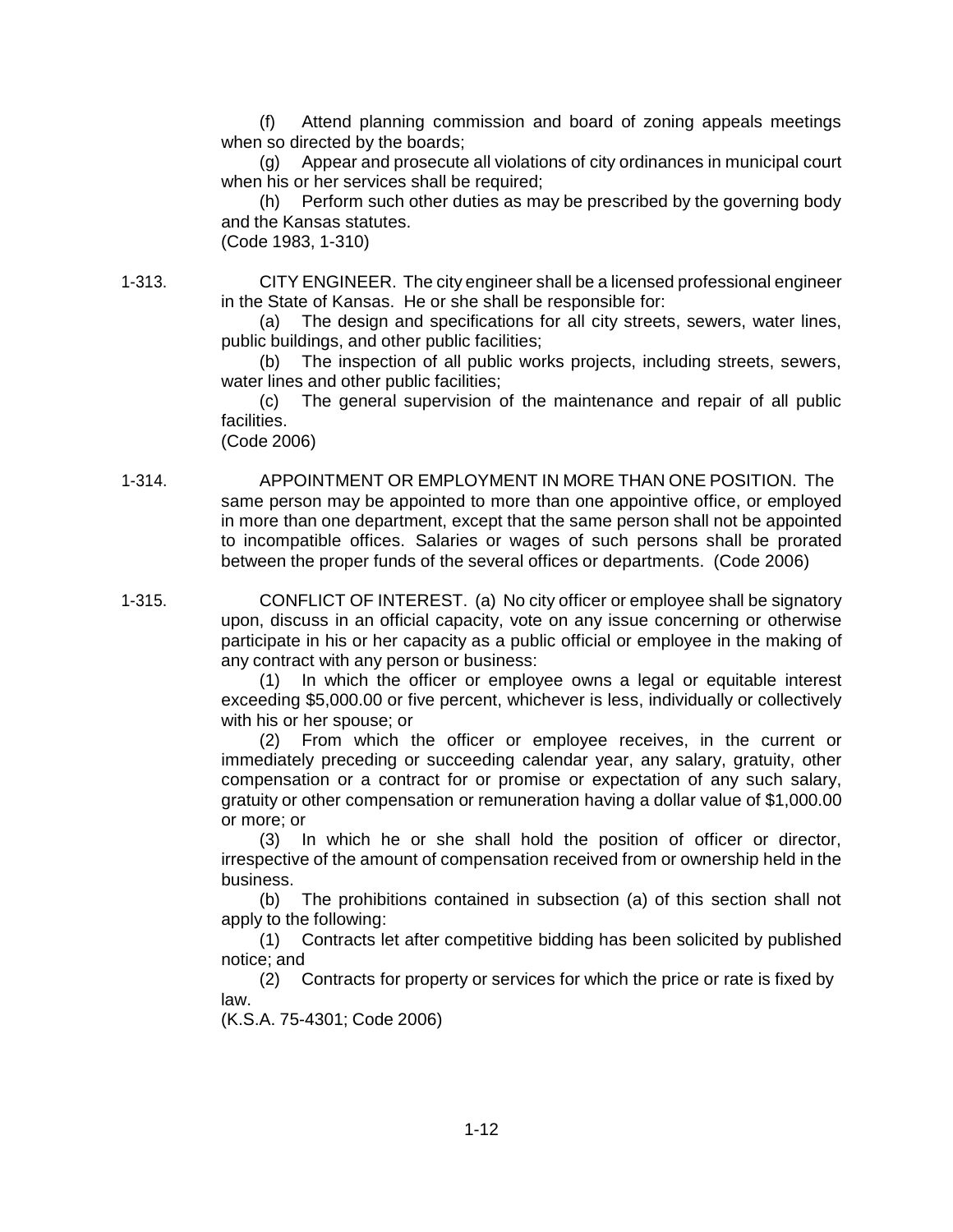# **ORDINANCE No. –1-401.1**

**AN ORDINANCE** establishing uniform personnel policies and guidelines for employees of the City of Valley Falls; and incorporating by reference the document entitled "City of Valley Falls Personnel Policies and Guidelines".

**BE IT ORDAINED** by the Governing Body of the City of Valley Falls, Kansas:

**SECTION 1.** It is hereby deemed necessary and proper to establish uniform policies and guidelines for all personnel employed by the City of Valley Falls, Kansas.

**SECTION 2.** There is hereby incorporated by reference for the purpose of establishing employee personnel policies and guidelines the document entitled "City of Valley Falls Personnel Policies and Guidelines" not less than three (3) copies of said document shall be marked or stamped "Official Copy as adopted by Ordinance No. 1-401.1" and there shall be an attached copy of this Ordinance. Said official copies shall be filed with the City Clerk and shall be open to inspection and available to the public during office hours. All departments of the City shall be supplied with copies of such rules and regulations as may be deemed necessary.

**SECTION 3.** REPEAL. Ordinance No. 1-212 is repealed.

**SECTION 4.** This ordinance shall be in force and take effect after its publication in the official city newspaper.

Passed and approved by the Governing Body of the City of Valley Falls, Kansas this 16th day of December, 2009.

> Charles Stutesman Mayor

\_\_\_\_\_\_\_\_\_\_\_\_\_\_\_\_\_\_\_\_\_\_\_\_\_

ATTEST:

Millie C. Bickford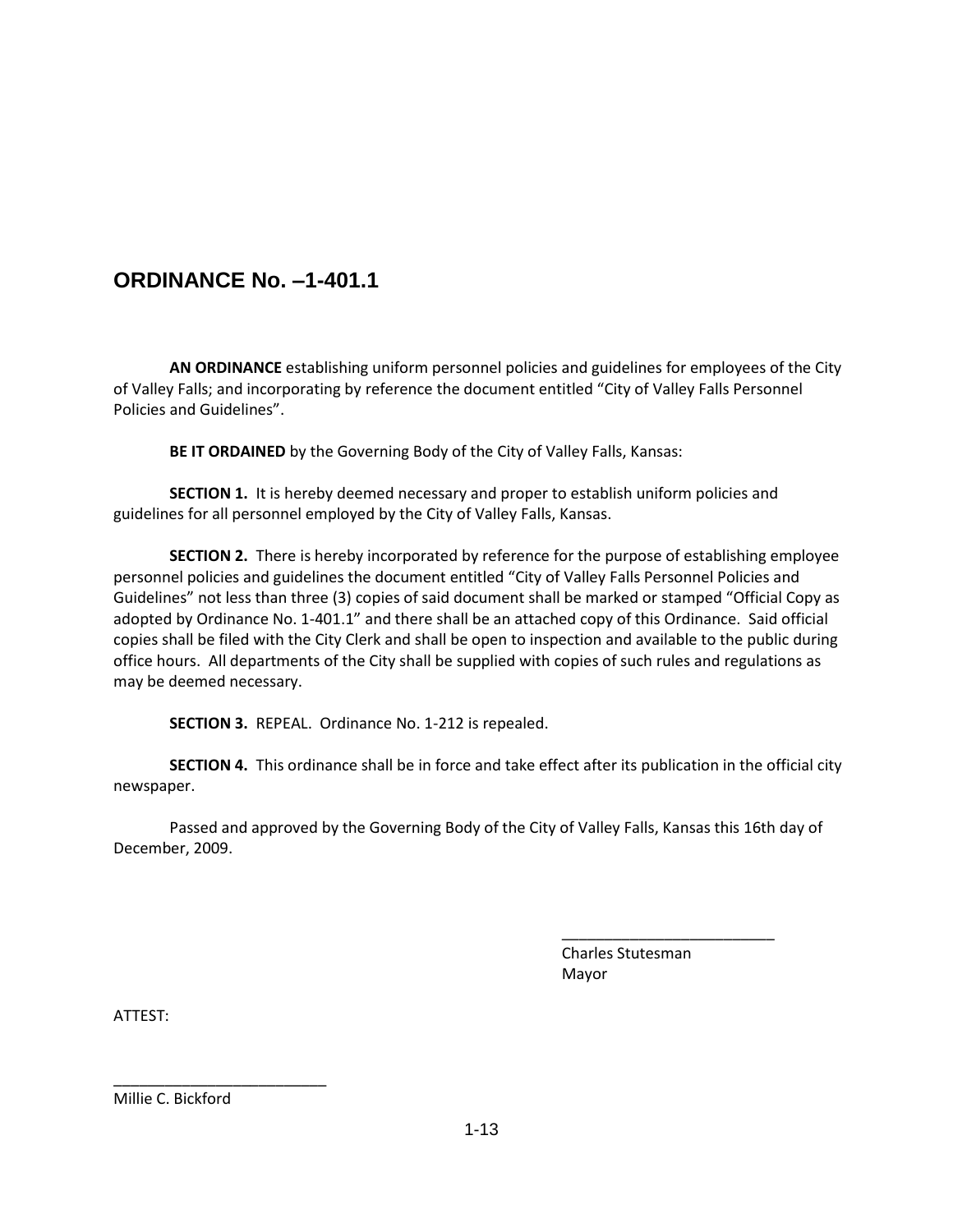City Clerk

#### **ARTICLE 4. PERSONNEL POLICY AND EMPLOYEE BENEFITS**

1-401. PERSONNEL POLICIES AND GUIDELINES. There is hereby incorporated by reference for the purpose of establishing employee personnel rules and regulations the document entitled "Uniform Personnel Policies and Guidelines for the City of Valley Falls." No fewer than three copies of said document shall be marked or stamped "Official Copy as adopted by the Code of the City of Valley Falls" and which there shall be attached a copy of this section. Said official copies shall be filed with the city clerk and shall be open to inspection and available to the public at all reasonable hours. All departments of the city shall be supplied with copies of such rules and regulations as may be deemed necessary. (Ord. 1-212, Sec. 2; Code 2006)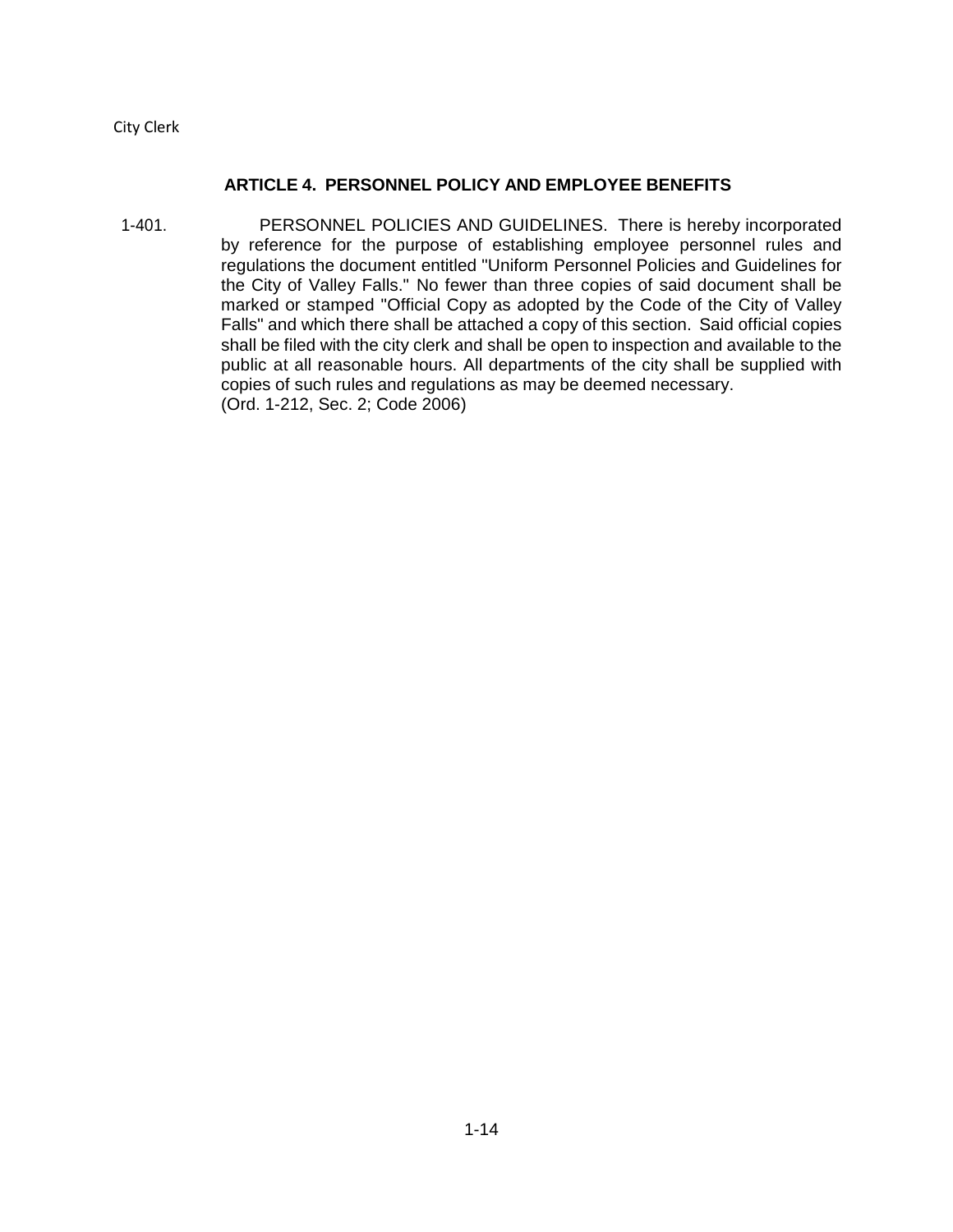## **ARTICLE 5. OATHS AND BONDS**

1-501. OATH. All officers and employees of the city, whether elected or appointed, either under the laws of the State of Kansas or ordinances of the city, shall before entering upon the duties of their respective offices, take and subscribe an oath or affirmation as follows:

> Oath: "I do solemnly swear (or affirm, as the case may be) that I will support the Constitution of the United States and the Constitution of the State of Kansas and faithfully discharge the duties of  $\qquad \qquad$  (here enter name of office or position). So help me God."

> Affirmation: " I do solemnly, sincerely and truly declare and affirm that I will support the Constitution of the United States and of the State of Kansas and faithfully discharge the duties of \_\_\_\_\_\_\_ \_ (enter name of office or position). This I do under the pains and penalties of perjury. (K.S.A. 75-4308, 54-104, 54-106; Code 2006)

- 1-502. OATHS FILED. All officers and employees required to take and subscribe or sign an oath or affirmation shall be supplied the forms for the purpose at the expense of the city and upon taking and subscribing or signing any such oath or affirmation, the same shall be filed by the city clerk. (Code 1983, 1-312)
- 1-503. BONDS REQUIRED. (a) The following city officers shall each, before entering upon the duties of his or her office, give a good and sufficient corporate surety bond to the city. The bond shall be in the following amount, to wit:
	- (1) City treasurer \$10,000;
	- (2) City clerk \$10,000;
	- (3) Clerk of municipal court \$1,000;
	- (4) Judge of municipal court \$1,000.

(b) The governing body may provide for the coverage by blanket bond of such officers and employees and in such amounts as the governing body may, by resolution, designate.

(Code 1983, 1-313)

- 1-504. SAME; PREMIUMS. All premiums on surety bonds shall be paid by the city. (K.S.A. 78-111; Code 2005)
- 1-505. CONDITION OF BONDS. Each of the bonds required in section 1-503 of this article shall be conditioned for the faithful performance of duty and all acts required by the laws of Kansas and of the city, and for the application and payment over to the proper persons of all moneys or property coming into the hands of each such officer by virtue of his or her office. (Code 1983, 1-314)
- 1-506. APPROVAL OF BONDS. All bonds given to the city shall be approved as to their form by the city attorney and as to surety and sufficiency by the governing body, unless otherwise provided by the laws of the State of Kansas. (Code 1983, 1-315)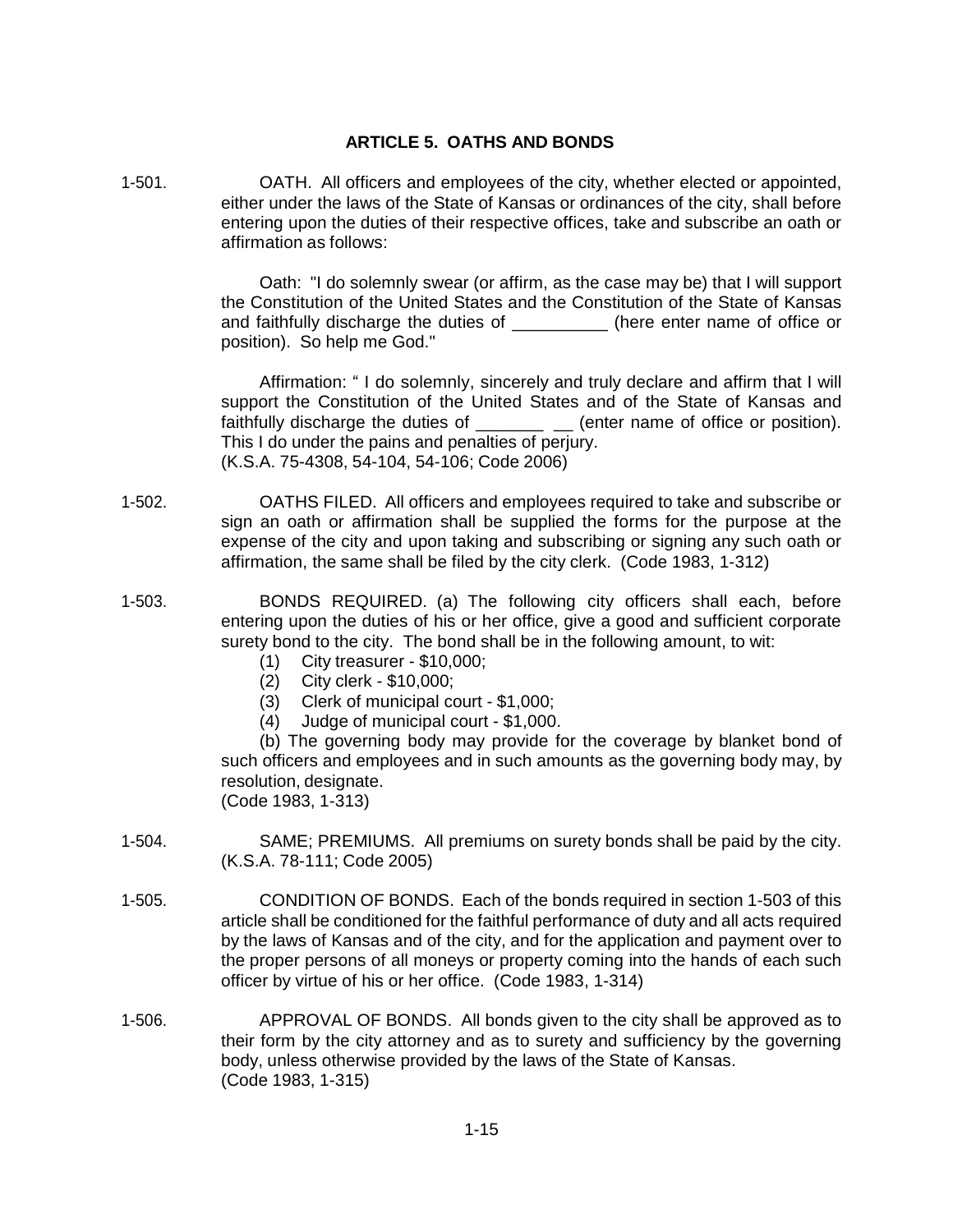## **ARTICLE 6. OPEN RECORDS**

1-601. POLICY. (a) It is hereby declared to be the policy of the city that all public records which are made, maintained or kept by or are in the possession of the city, its officers and employees, shall be open for public inspection as provided by, and subject to the restrictions imposed by, the Kansas Open Records Act.

(b) Any person, upon request, shall have access to such open public records for the purpose of inspecting, abstracting or copying such records while they are in the possession, custody and control of the appointed or designated record custodian thereof, or his or her designated representative. (Code 2006)

1-602. RECORD CUSTODIANS. (a) All city officers and employees appointed or designated as record custodians under this article shall: protect public records from damage and disorganization; prevent excessive disruption of the essential functions of the city; provide assistance and information upon request; insure efficient and timely action and response to all applications for inspection of public records; and shall carry out the procedures adopted by this city for inspecting and copying open public records.

> (b) The official custodian shall prominently display or distribute or otherwise make available to the public a brochure in the form prescribed by the Local Freedom of Information Officer that contains basic information about the rights of a requester, the responsibilities of a public agency, and the procedures for inspecting or obtaining a copy of public records under the Kansas Open Records Act. The official custodian shall display or distribute or otherwise make available to the public the brochure at one or more places in the administrative offices of the city where it is available to members of the public who request public information in person.

(Code 2006)

1-603. LOCAL FREEDOM OF INFORMATION OFFICERS. The Local Freedom of Information Officer shall:

> (a) Prepare and provide educational materials and information concerning the Kansas Open Records Act;

- (b) be available to assist the city and members of the general public to resolve disputes relating the Kansas Open Records Act;
- (c) respond to inquiries relating to the Kansas Open Records Act;

(d) establish the requirements for the content, size, shape and other physical characteristics of a brochure required to be displayed or distributed or otherwise made available to the public under the Kansas Open Records Act. In establishing such requirements for the content of the brochure, the Local Freedom of Information Officer shall include plainly written basic information about the rights of a requester, the responsibilities of the city, and the procedures for inspecting and obtaining a copy of public records under the Act. (Code 2006)

1-604. PUBLIC REQUEST FOR ACCESS. All city offices keeping and maintaining open public records shall establish office hours during which any person may make a request for access to an open public record. Such hours shall be no fewer than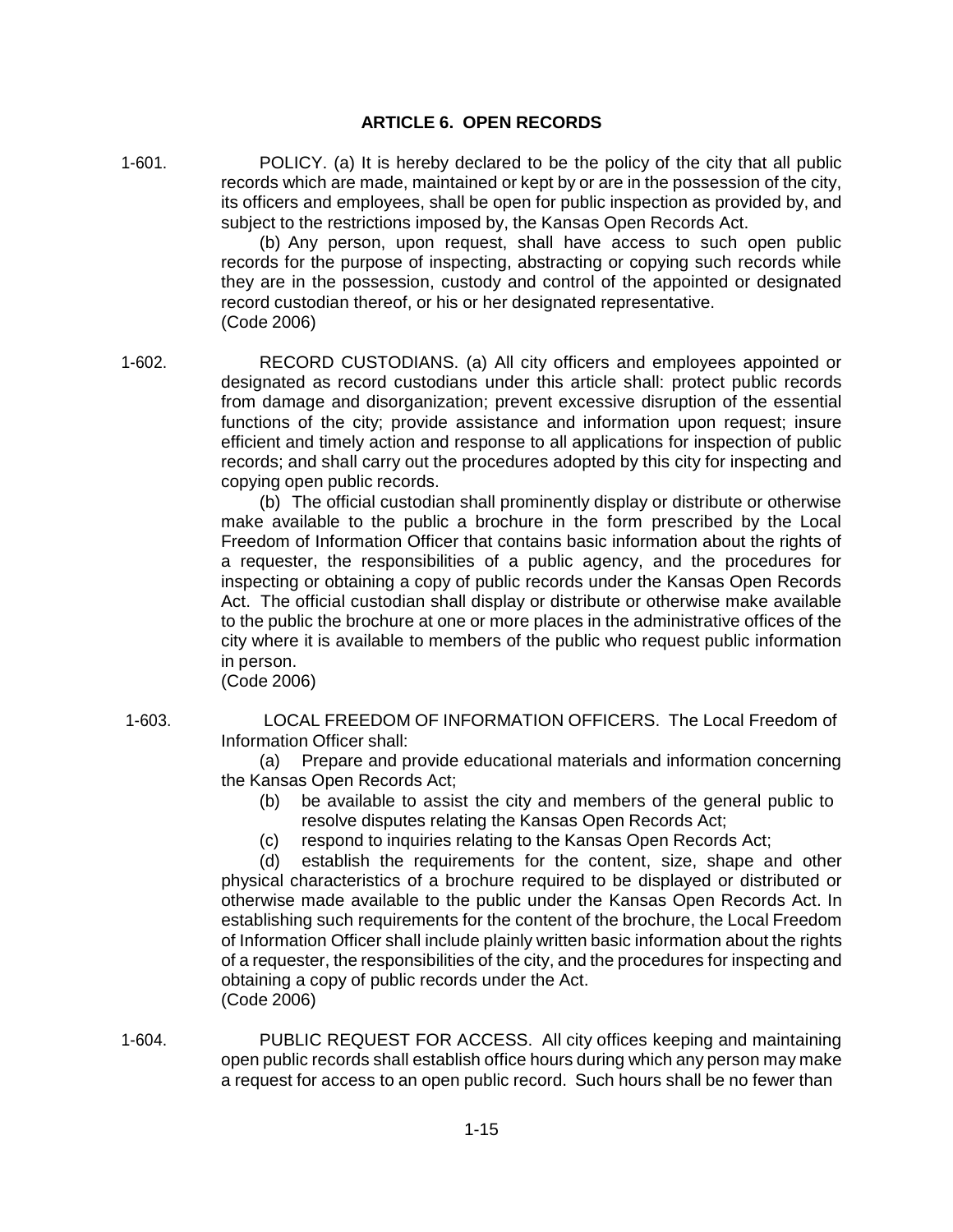the hours each business day the office is regularly open to the public. For any city office not open Monday through Friday, hours shall be established by the record custodian for each such day at which time any person may request access to an open public record. (Code 2006)

- 1-605. FACILITIES FOR PUBLIC INSPECTION. All city offices keeping and maintaining open public records shall provide suitable facilities to be used by any person desiring to inspect and/or copy an open public record. The office of the city clerk, being the principal recordkeeper of the city, shall be used as the principal office for providing access to and providing copies of open records to the maximum extent practicable. Requesters of records shall be referred to the office of the city clerk except when the requested records are not in that office and are available in another city office. (Code 2006)
- 1-606. PROCEDURES FOR INSPECTION. Any person requesting access to an open public record for purposes of inspecting or copying such record, or obtaining a copy thereof, shall abide by the procedures adopted by the governing body for record inspection and copying, including those procedures established by record custodians as authorized by the governing body. Such procedures shall be posted in each city office keeping and maintaining open public records. (Code 2006)
- 1-607. APPOINTMENT OF OFFICIAL CUSTODIANS. The following city officers are hereby appointed as official custodians for purposes of the Kansas Open Records Act and are hereby charged with responsibility for compliance with that Act with respect to the hereinafter listed public records:

(a) City Administrator - All public records kept and maintained in the city clerk's office and all other public records not provided for elsewhere in this section.

(b) City Treasurer - All public records not on file in the office of the city clerk and kept and maintained in the city treasurer's office.

(c) Chief of Police - All public records not on file in the office of the city clerk and kept and maintained in the city police department.

(d) City Attorney - All public records not on file in the office of the city clerk and kept and maintained in the city attorney's office.

(e) Clerk of the Municipal Court - All public records not on file in the office of the city clerk and kept and maintained in the municipal court. (Code 2006)

- 1-608. APPOINTMENT OF LOCAL FREEDOM OF INFORMATION OFFICER. The City Administrator is hereby appointed as the local freedom of information officer and charged with all of the duties as set forth in section 1-603. (Code 2006)
- 1-609. DESIGNATION OF ADDITIONAL RECORD CUSTODIANS. (a) Each of the official custodians appointed in section 1-606 is hereby authorized to designate any subordinate officers or employees to serve as record custodian. Such record custodians shall have such duties and powers as are set out in the Kansas Open Records Act.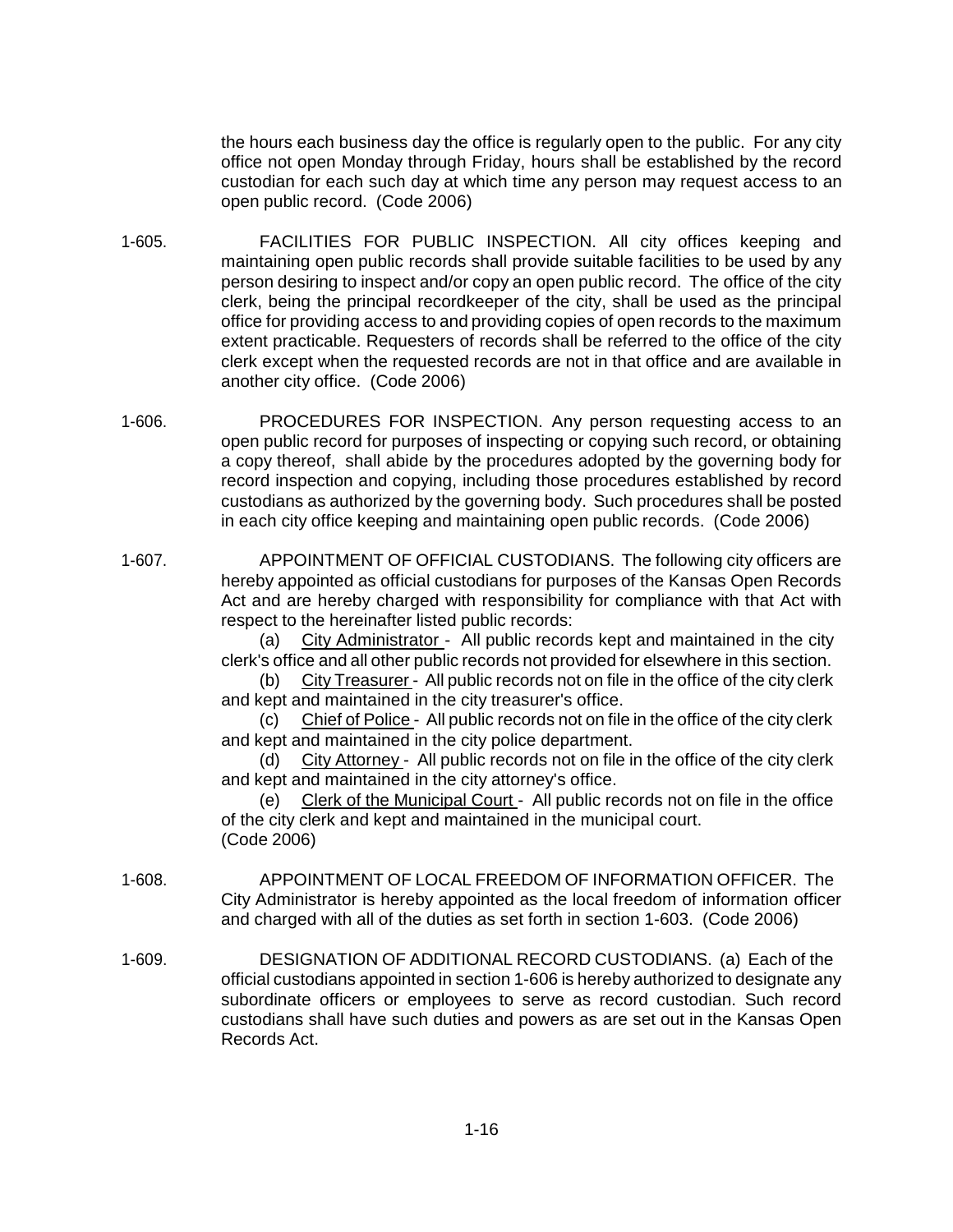(b) Whenever an official custodian shall appoint another person as a record custodian he or she shall notify the city clerk of such designation and the city clerk shall maintain a register of all such designations. (Code 2006)

1-610. REQUESTS TO BE DIRECTED TO CUSTODIANS. (a) All members of the public, in seeking access to, or copies of, a public record in accordance with the provisions of the Kansas Open Records Act, shall address their requests to the custodian charged with responsibility for the maintenance of the record sought to be inspected or copied.

(b) Whenever any city officer or employee appointed or designated as a custodian under this article is presented with a request for access to, or copy of, a public record which record the custodian does not have in his or her possession and for which he or she has not been given responsibility to keep and maintain, the custodian shall so advise the person requesting the record. Further, the person making the request shall be informed as to which custodian the request should be addressed to, if such is known by the custodian receiving the request. (Code 2006)

- 1-611. FEE ADMINISTRATION. The city clerk is hereby authorized to provide the clerk's office, and the office of each record custodian, with sufficient cash to enable the making of change for record fee purposes. Each custodian shall transmit all record fee moneys collected to the city treasurer not less than monthly. Each custodian shall maintain duplicates of all records and copy request forms, completed as to the amount of fee charged and collected, which amounts shall be periodically audited by the clerk-finance officer and treasurer of the city. (Code 2006)
- 1-612. INSPECTION FEE. (a) Where a request has been made for inspection of any open public record which is readily available to the record custodian, there shall be no inspection fee charged to the requester.

(b) In all cases not covered by subsection (a) of this section, a record inspection fee shall be charged at the rate of \$10.00 per hour per employee engaged in the record search. A minimum charge of \$10.00 shall be charged for each such request.

(Ord. 1-601, Sec. 2; Code 2006)

1-613. COPYING FEE. (a) A fee of \$.25 per page shall be charged for photocopying public records, such fee to cover the cost of labor, materials and equipment.

(b) For copying any public records which cannot be reproduced by the city's photocopying equipment, the requester shall be charged the actual cost to the city, including staff time, in reproducing such records. (Ord. 1-601, Sec. 3; Code 2006)

1-614. PREPAYMENT OF FEES. (a) A record custodian may demand prepayment of the fees established by this article whenever he or she believes this to be in the best interest of the city. The prepayment amount shall be an estimate of the inspection and/or copying charges accrued in fulfilling the record request. Any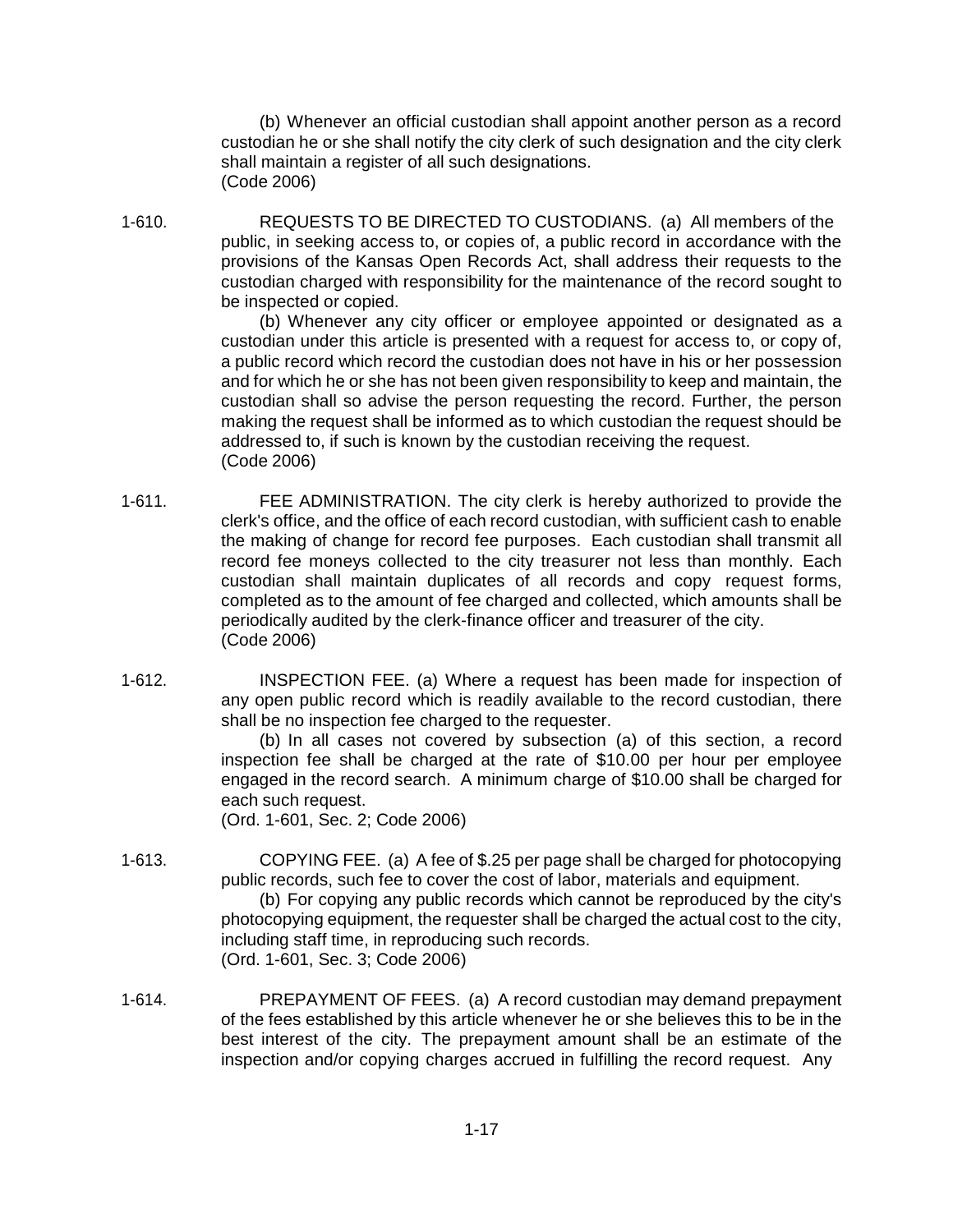overage or underage in the prepayment shall be settled prior to inspection of the requested record or delivery of the requested copies.

(b) Prepayment of inspection and/or copying fees shall be required whenever, in the best estimate of the record custodian, such fees are estimated to exceed \$25.00.

(c) Where prepayment has been demanded by the record custodian, no record shall be made available to the requester until such prepayment has been made.

(Ord. 1-601, Sec. 4; Code 2006)

1-615. PAYMENT. All fees charged under this article shall be paid to the custodian of the records inspected and/or copied unless the requester has established an account, for purposes of billing and payment, with the city. All fees received shall be paid to the city treasurer whenever the amount of fees collected totals \$100.00, but not less than monthly. (Ord. 1-601, Sec. 5; Code 2006)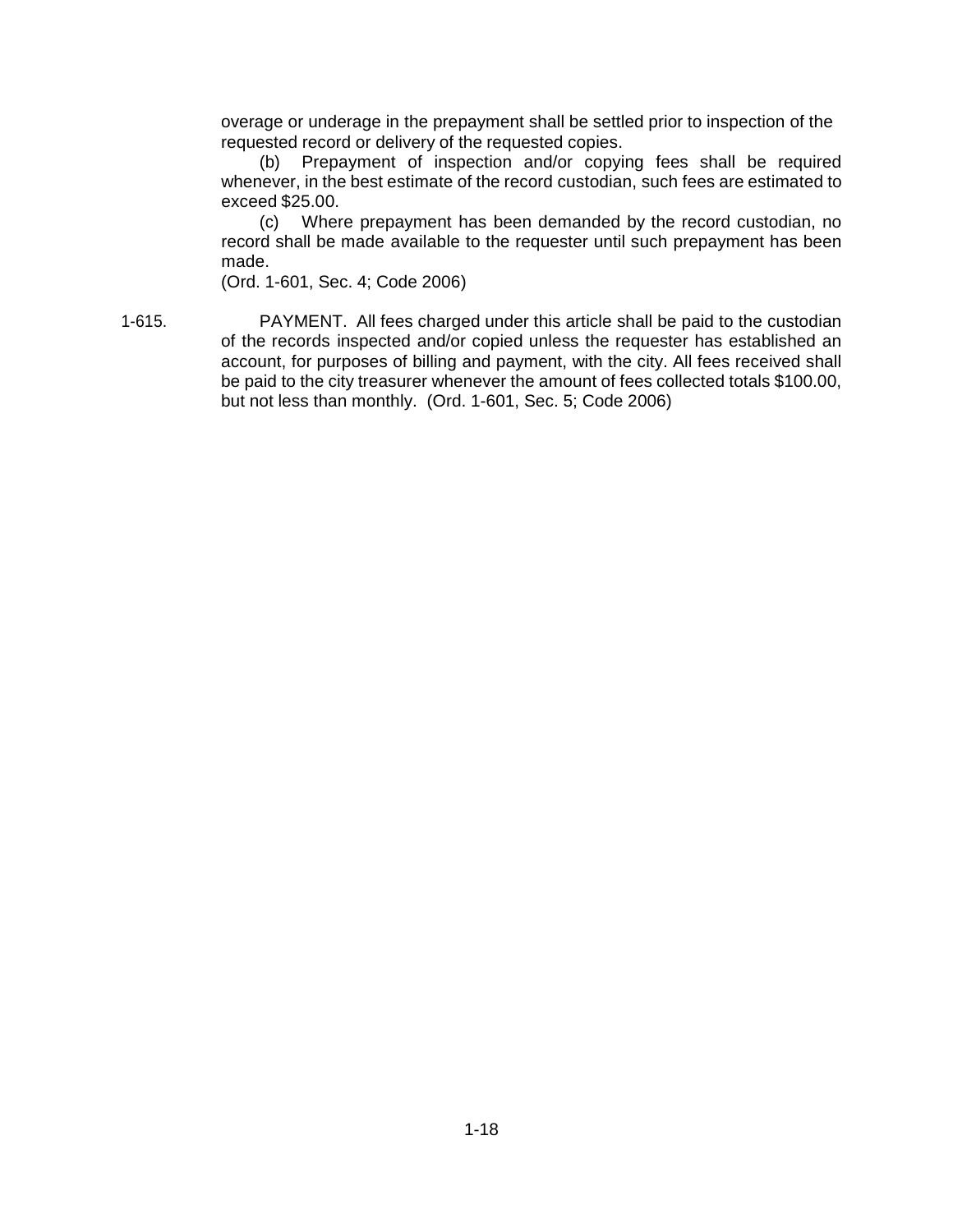#### **ARTICLE 7. INVESTMENT OF IDLE FUNDS**

1-701. PURPOSE AND GOALS. It is the purpose of this statement to set forth the public policies of the city relating to the investment of public moneys, and establish procedural requirements as to investment management practice. The objective of the investment policy and program of the city shall be as follows:

> (a) The safeguarding of all public moneys shall be of the highest priority. Public money shall not be invested or managed in any matter which would jeopardize the safety of the principal.

> (b) Consistent with the requirement of safety, the objective of the investment program shall be to aggressively manage and invest all public moneys to maximize net earnings, consistent with the public responsibility to secure maximum, safe investment return possible from moneys assigned to its stewardship, to relieve demands on the property tax and to otherwise reduce the cost of public services. (Code 1983, 1-401)

1-702. INVESTMENT OF IDLE FUNDS. Temporarily idle moneys of the city not currently needed, may in accordance with the procedure hereafter described be invested:

> (a) In temporary notes or no-fund warrants issued by such investing governmental unit;

> (b) In time deposit, open accounts or certificates of deposit with maturities of not more than two years:

> (1) In commercial banks which have offices located in such investing governmental unit; or

> (2) If the office of no commercial bank is located in such investing governmental unit, then in commercial banks which have offices in the county or counties in which all or part of such investing governmental unit is located;

(c) In time certificates of deposit with maturities of not more than two years:

(1) With state or federally chartered savings and loan associations or federally chartered savings banks which have offices located in such investing governmental unit; or

(2) If the office of no state or federally chartered savings and loan association or federally chartered savings bank is located in such governmental unit, then with state or federally chartered savings and loan associations or federally chartered savings banks which have offices in the county or counties in which all or part of such investing governmental unit is located;

(d) In repurchase agreements with:

(1) Commercial banks, state or federally chartered savings and loan associations or federally chartered savings banks which have offices located in such investing governmental unit, for direct obligations of, or obligations that are insured as to principal and interest by, the United States government or any agency thereof; or

(2)(A) If the office of no commercial bank, state or federally chartered savings and loan association or federally chartered savings bank is located in such investing governmental unit; or

(B) If no commercial bank, state or federally chartered savings and loan association or federally chartered savings bank has an office located in such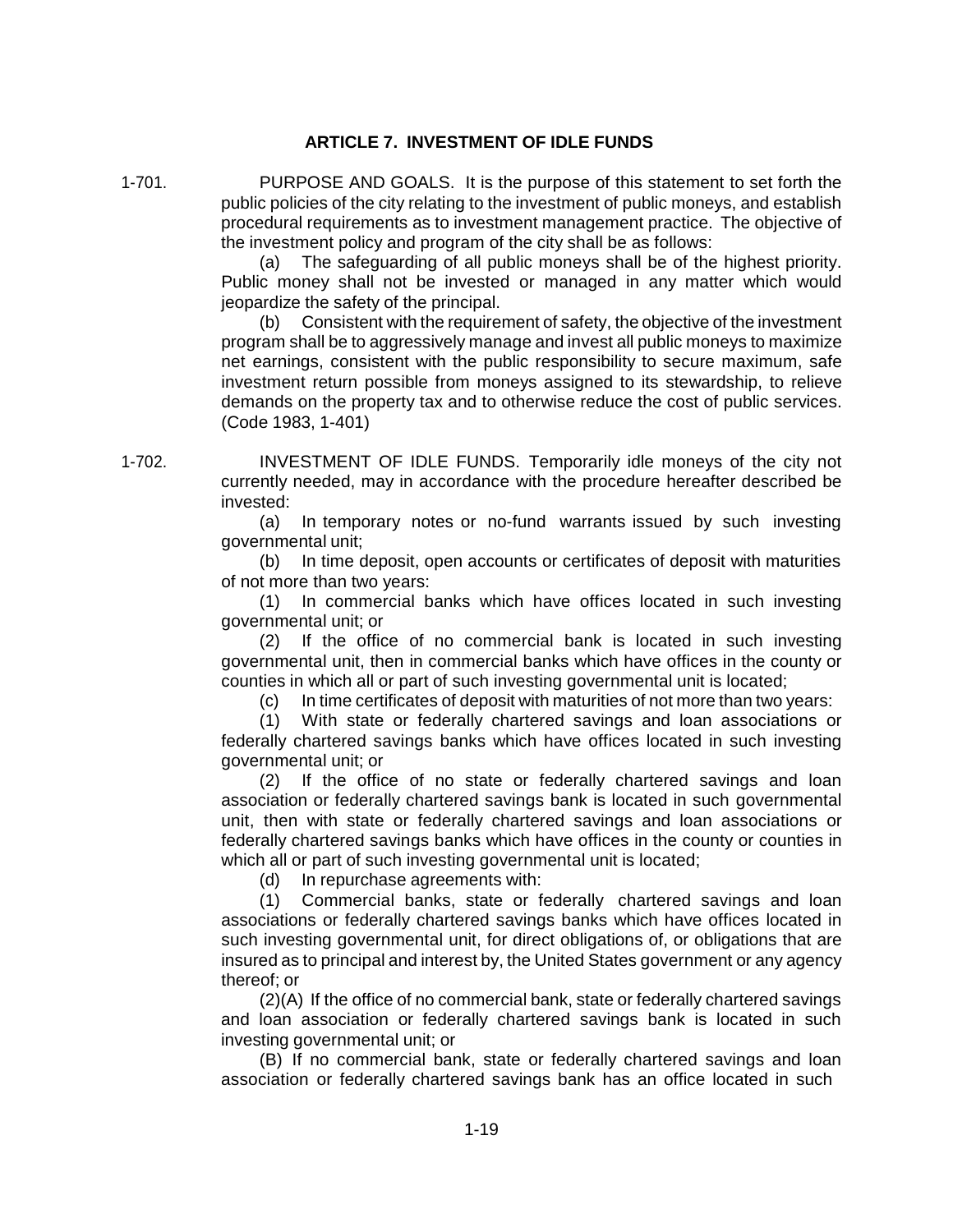investing governmental unit is willing to enter into such an agreement with the investing governmental unit at an interest rate equal to or greater than the investment rate, as defined in subsection (l) of K.S.A. 75-4201, and amendments thereto, then such repurchase agreements may be entered into with commercial banks, state or federally chartered savings and loan associations or federally chartered savings banks which have offices in the county or counties in which all or part of such investing governmental unit is located; or

(3) If no bank, state or federally chartered savings and loan association or federally chartered savings bank which has its office in such county or counties is willing to enter into such an agreement with the investing governmental unit at an interest rate equal to or greater than the investment rate, as defined in subsection (l) of K.S.A. 75-4201, and amendments thereto, then such repurchase agreements may be entered into with commercial banks, state or federally chartered savings and loan associations or federally chartered savings banks which have offices in the State of Kansas;

(e) In United States treasury bills or notes with maturities as the governing body shall determine, but not exceeding two years. Such investment transactions shall only be conducted with the following, which is doing business within the State of Kansas, any state or national bank, state or federally chartered savings and loan association, or federally chartered savings bank; or with primary government securities dealers which report to the market report division of the federal reserve bank of New York, or any broker-dealer which is registered in compliance with the requirements of section 15C of the securities exchange act of 1934 and registered pursuant to K.S.A. 17-1254, and amendments thereto;

(f) The municipal investment pool fund;

(g) The investments authorized and in accordance with the conditions prescribed in section 2 of the municipal investment pool fund act;

(h) The trust departments of commercial banks which have offices located in such investing governmental unit or with trust companies which have contracted to provide trust services under the provisions of K.S.A. 9-2107, and amendments thereto, with commercial banks which have offices located in the county or counties in which such investing governmental unit is located. Public moneys invested under this paragraph shall be secured in the same manner as provided for under K.S.A. 9-1402, and amendments thereto. Investments of public moneys under this paragraph shall be limited to those investments authorized under subsection (b) of section 1 of the municipal investment pool fund act.

(i) The investments authorized in paragraphs (e), (f), (g) or (h) of this section shall be utilized only if the appropriate eligible commercial banks, which have offices located in the investing governmental unit or in the county or counties in which all or a part of such investing governmental unit is located if no such bank has an office which is located within such governmental unit, or the appropriate eligible state or federally chartered savings and loan associations or federally chartered savings banks, which have offices located in the investing governmental unit or in the county or counties in which all or a part of such investing governmental unit is located if no such state or federally chartered savings and loan association or federally chartered savings bank has an office which is located within such governmental unit, cannot or will not make the investments authorized in paragraphs (b) or (c) of this section available to the investing governmental unit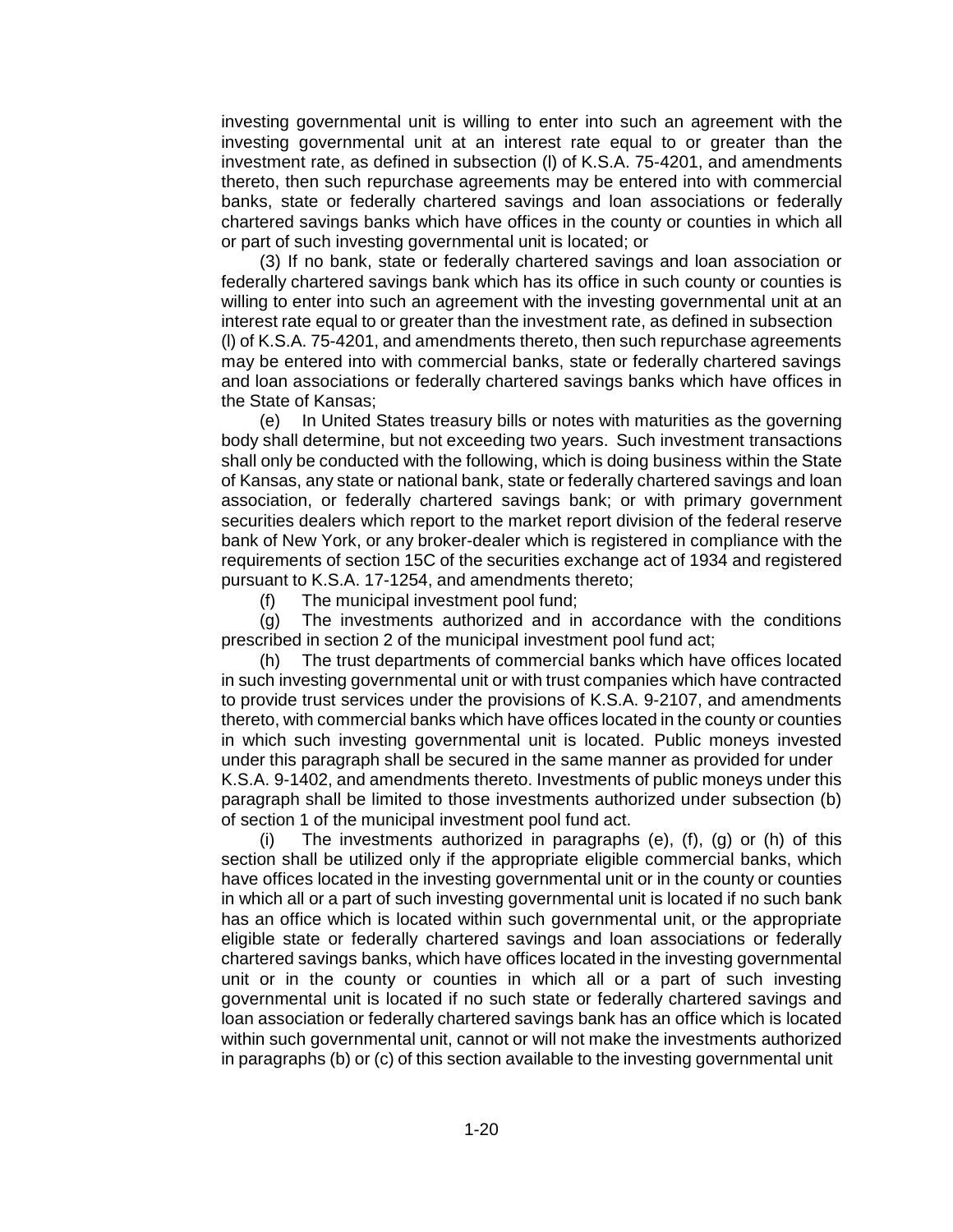at interest rates equal to or greater than the investment rate, as defined in subsection (l) of K.S.A. 75-4201, and amendments thereto. (K.S.A. 12-1675, as amended; Code 1983, 1-402; Code 2006)

- 1-703. PROCEDURES AND RESTRICTIONS. The city clerk shall periodically report to the governing body as to the amount of money available for investment and the period of time such amounts will be available for investment, and shall submit such recommendations as deemed necessary for the efficient and safe management of city finances. The recommendations of the city clerk shall provide for an investment program which shall so limit the amounts invested and shall schedule the maturities of investments so that the city will, at all times, have sufficient moneys available on demand deposit to assure prompt payment of all city obligations. (Code 1983, 1-403)
- 1-704. CUSTODY AND SAFEKEEPING. Securities purchased pursuant to this article shall be under the care of the city clerk and shall be held in the custody of a state or national bank or trust company, or shall be kept by such officers in a safety deposit box of the city in a bank or trust company. Securities in the original or receipt form held in the custody of a bank or trust company shall be held in the name of the city, and their redemption, transfer, or withdrawal shall be permitted only upon the written instruction of the city officers. Securities not held in the custody of a bank or trust company shall be personally deposited by such officer in a safety deposit box in the name of the city in a bank or trust company, access to which shall be permitted only in the personal presence and under the signature of two of the abovementioned officers. (Code 1983, 1-404)
- 1-705. SALE OR TRANSFER. If, in order to maintain sufficient moneys on demand deposit in any fund as provided in section 1-703, it becomes necessary to transfer or sell any securities of such funds, the officers specified in section 1-704 may transfer said securities to any other fund or funds in which there are temporarily idle moneys, or shall sell such securities, and for such purpose they shall have authority to make any necessary written direction, endorsement or assignment for and on behalf of the city. (Code 1983, 1-405)
- 1-706. INTEREST ON TIME DEPOSITS. The city clerk shall deposit the interest earned on invested idle funds to the general fund, unless otherwise required or authorized by law. (Code 1983, 1-406)

Ref. See K.S.A. 12-1677, and amendments thereto.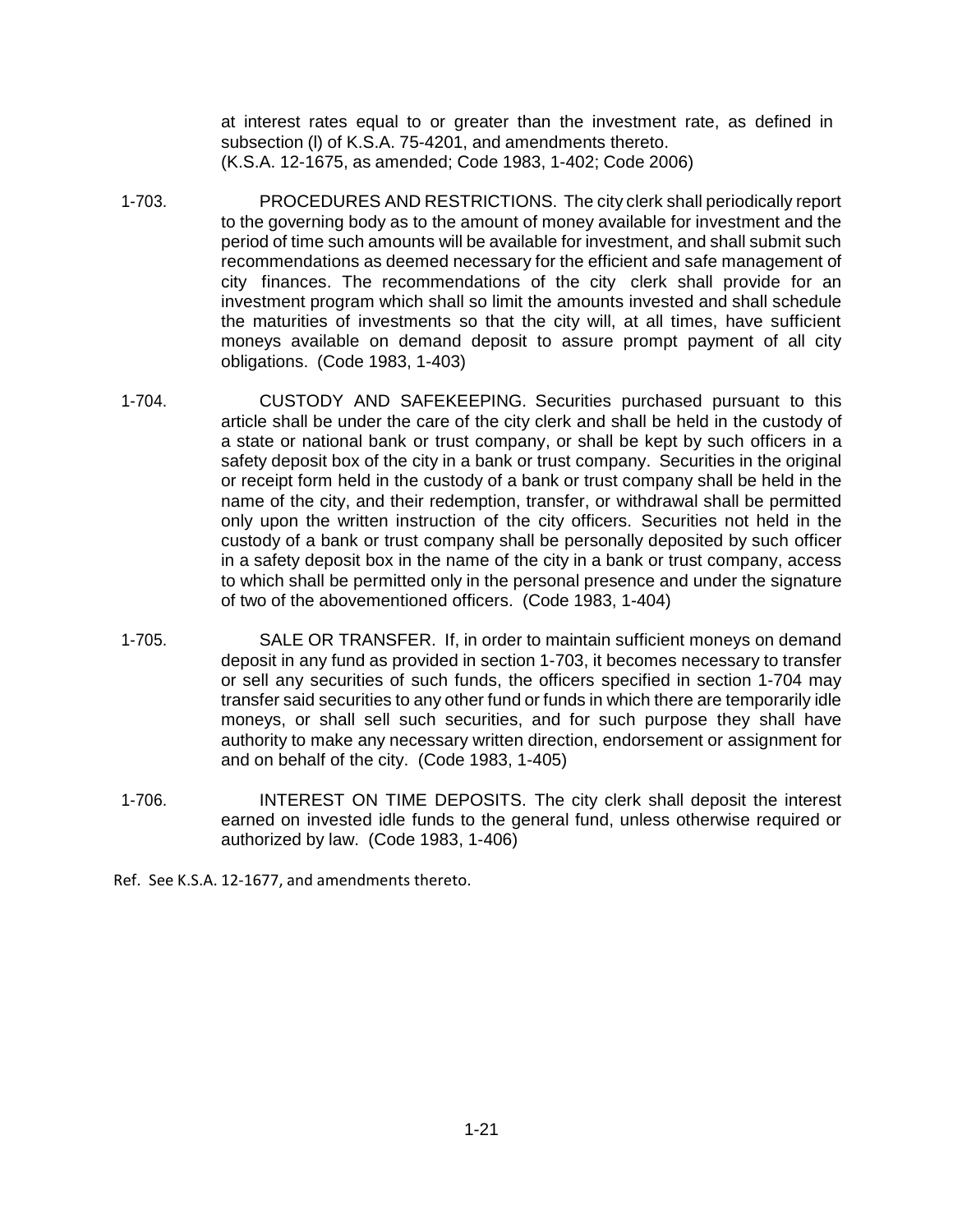#### **AN ORDINANCE ATTESTING TO THE INCREASE IN TAXES LEVIED FOR BUDGET YEAR 2007 NECESSARY TO FINANCE PUBLIC SERVICES FOR THE CITY OF VALLEY FALLS, KANSAS.**

**BE IT ORDAINED** by the Governing Body of the City of Valley Falls, Kansas:

**SECTION 1.** In accordance with state law, the City of Valley Falls, Kansas will conduct a public hearing and has published the proposed budget necessary to fund City services from January 1, 2007 until December 31, 2007.

**SECTION 2.** After careful public deliberations, it is hereby attested that in order to maintain the public services, which are essential for the citizens of this city, it will be necessary to utilize property tax revenue in an amount which exceeds the revenue expended in the budget year 2006.

**SECTION 3.** This ordinance shall be in effect for the 2007 budget.

**SECTION 4.** This ordinance shall take effect after its publication once in the Official City Newspaper.

**PASSED AND APPROVED** by the Governing Body on this 7<sup>TH</sup> day of August 2006.

Robert Zieg Mayor

\_\_\_\_\_\_\_\_\_\_\_\_\_\_\_\_\_\_\_\_\_\_\_\_\_\_\_\_\_\_

**ATTEST:**

Bret W. Frakes City Administrator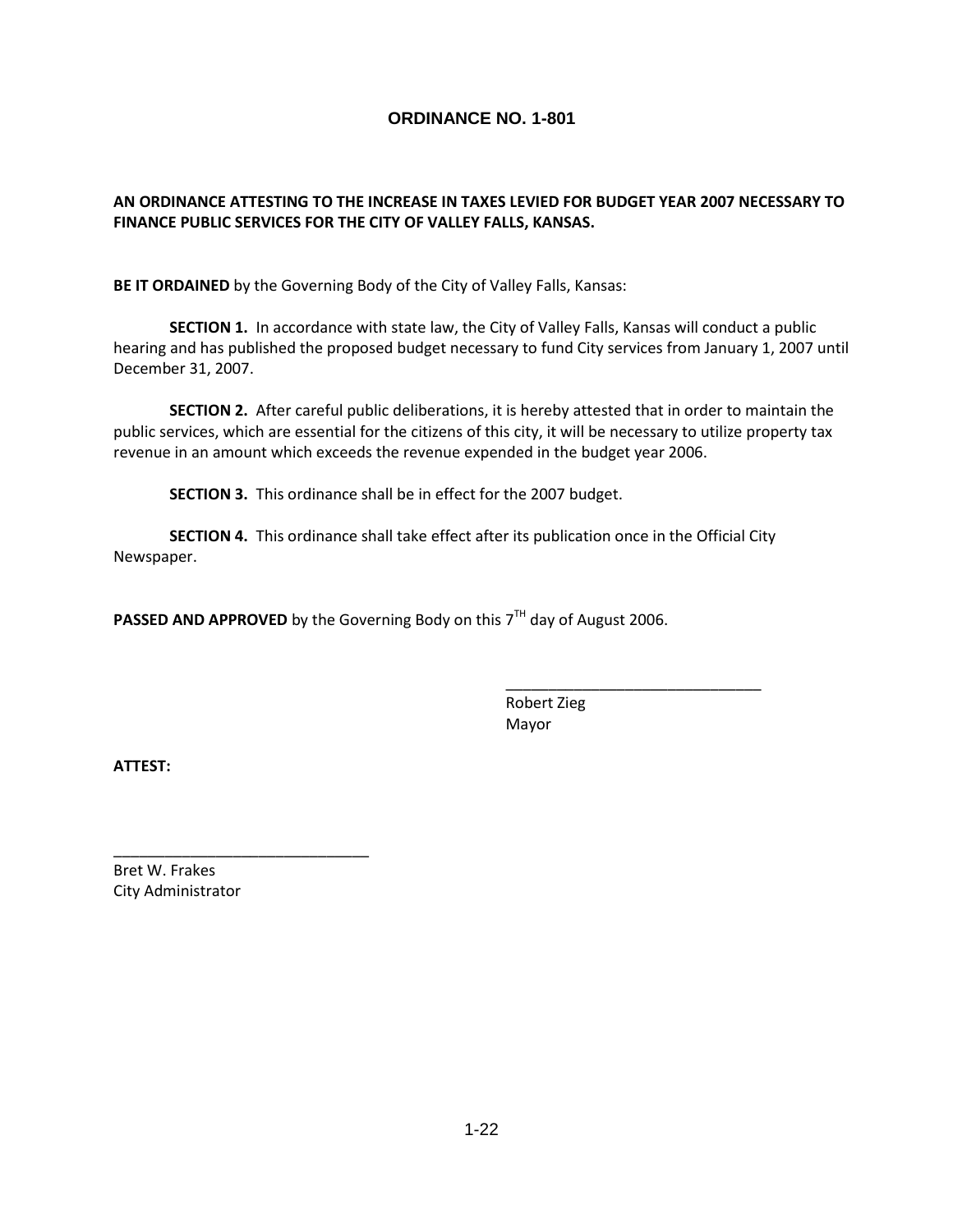#### **AN ORDINANCE LEVYING A CITY RETAILERS' SALES TAX IN THE AMOUNT OF ONE PERCENT (1%) WITHIN THE CITY OF VALLEY FLALS, EFFECTIVE APRIL 1, 2007.**

**BE IT ORDAINED** by the Governing Body of the City of Valley Falls, Kansas:

**SECTION 1.** A majority of the electors voting thereon having approved, at a regular question election held on the  $7<sup>th</sup>$  day of November, 2006, the levying of a retailers' sales tax in the City of Valley Falls, for the purpose of infrastructure maintenance and improvements, as authorized by K.S.A. 12-187 et seq., and amendments thereto, there is hereby levied a city retailers' sates tax in the amount of one percent (1%) to take effect on the  $1<sup>st</sup>$  day of April, 2007.

**SECTION 2.** Except as otherwise be provided by law, such tax shall be identical in its application and exemptions there from to the Kansas Retailers' Sales Tax Act and all laws and administrative rules and regulations of the Kansas Department of Revenue relating to the state regulations may be made applicable. The services of the department of revenue shall be utilized to administer, enforce and collect such tax.

**SECTION 3.** This ordinance shall be published one time in the Official City Newspaper, and a copy duly certified and submitted to the State Director of Taxation.

**Passed by the Governing Body of the City of Valley Falls, this 20th day of November, 2006.**

Robert Zieg Mayor

\_\_\_\_\_\_\_\_\_\_\_\_\_\_\_\_\_\_\_\_\_\_\_\_\_\_\_\_\_\_

**ATTEST:**

Denise M. Streeter City Clerk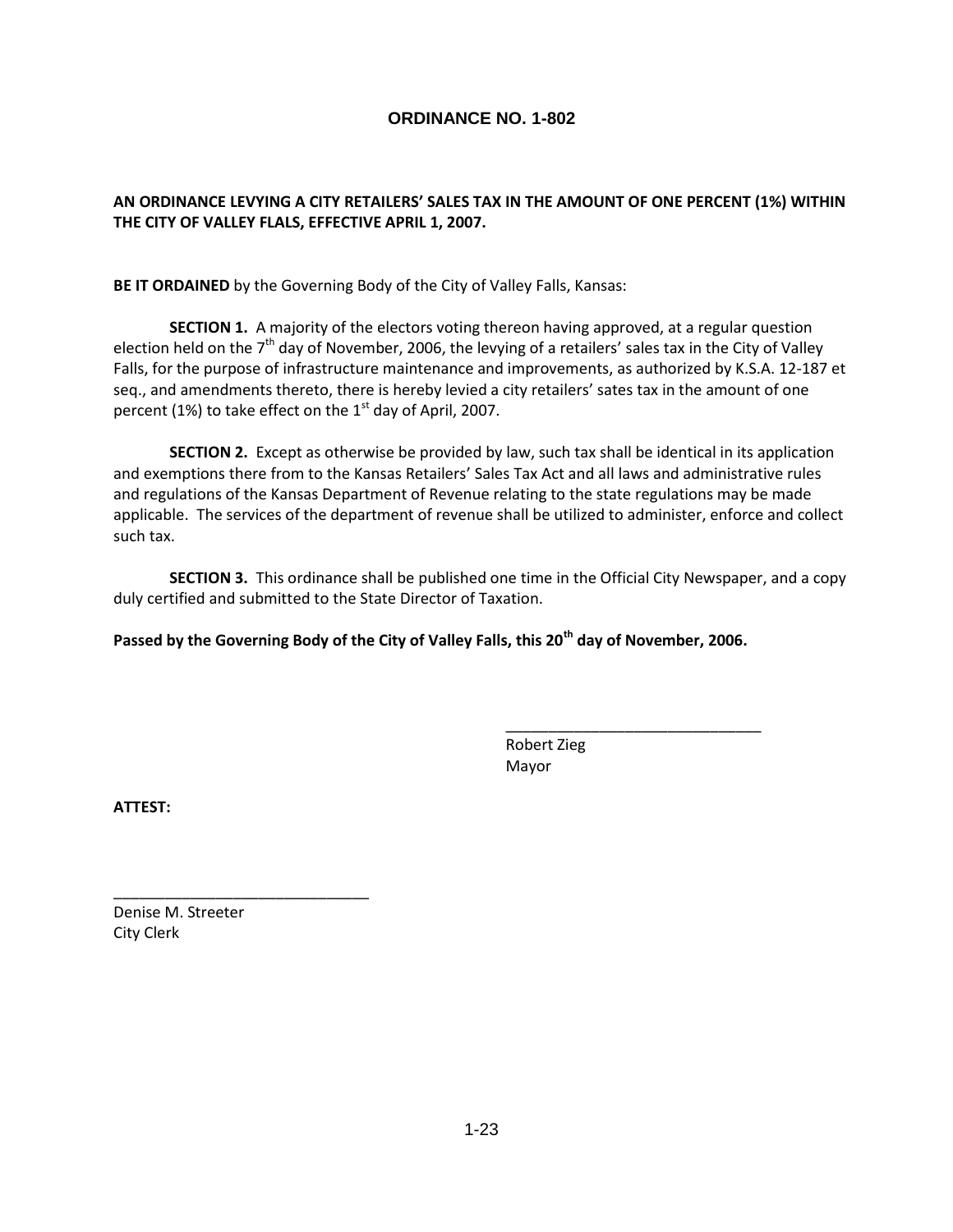#### **AN ORDINANCE ATTESTING TO THE INCREASE IN TAXES LEVIED FOR BUDGET YEAR 2008 NECESSARY TO FINANCE PUBLIC SERVICES FOR THE CITY OF VALLEY FALLS, KANSAS.**

**BE IT ORDAINED** by the Governing Body of the City of Valley Falls, Kansas:

**SECTION 1.** In accordance with state law, the City of Valley Falls, Kansas will conduct a public hearing and has published the proposed budget necessary to fund City services from January 1, 2008 until December 31, 2008.

**SECTION 2.** After careful public deliberations, it is hereby attested that in order to maintain the public services, which are essential for the citizens of this city, it will be necessary to utilize property tax revenue in an amount which exceeds the revenue expended in the budget year 2007.

**SECTION 3.** This ordinance shall be in effect for the 2008 budget.

**SECTION 4.** This ordinance shall take effect after its publication once in the Official City Newspaper.

**PASSED AND APPROVED** by the Governing Body on this 6<sup>TH</sup> day of August 2007.

Susan Grey Mayor

\_\_\_\_\_\_\_\_\_\_\_\_\_\_\_\_\_\_\_\_\_\_\_\_\_\_\_\_\_\_

**ATTEST:**

Denise Streeter City Clerk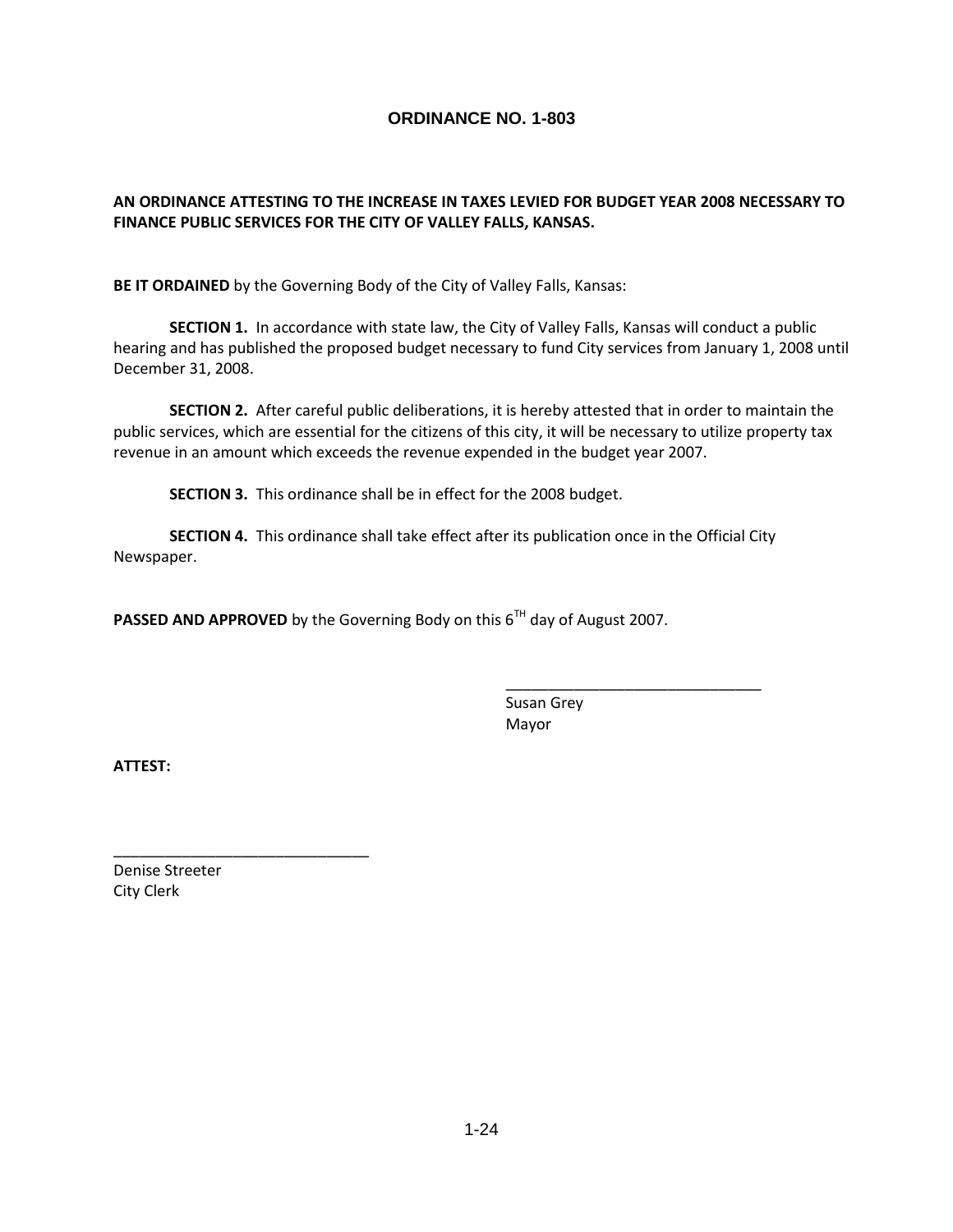## **AN ORDINANCE ATTESTING TO THE INCREASE IN TAXES LEVIED FOR BUDGET YEAR 2009 NECESSARY TO FINANCE PUBLIC SERVICES FOR THE CITY OF VALLEY FALLS, KANSAS.**

**BE IT ORDAINED** by the Governing Body of the City of Valley Falls, Kansas:

**SECTION 1.** In accordance with state law, the City of Valley Falls, Kansas will conduct a public hearing and has published the proposed budget necessary to fund City services from January 1, 2009 until December 31, 2009.

**SECTION 2.** After careful public deliberations, it is hereby attested that in order to maintain the public services, which are essential for the citizens of this city, it will be necessary to utilize property tax revenue in an amount which exceeds the revenue expended in the budget year 2008.

**SECTION 3.** This ordinance shall be in effect for the 2009 budget.

**SECTION 4.** This ordinance shall take effect after its publication once in the Official City Newspaper.

**PASSED AND APPROVED** by the Governing Body on this 19<sup>TH</sup> day of November 2008.

Susan Grey Mayor

\_\_\_\_\_\_\_\_\_\_\_\_\_\_\_\_\_\_\_\_\_\_\_\_\_\_\_\_\_\_

**ATTEST:**

Denise Streeter City Clerk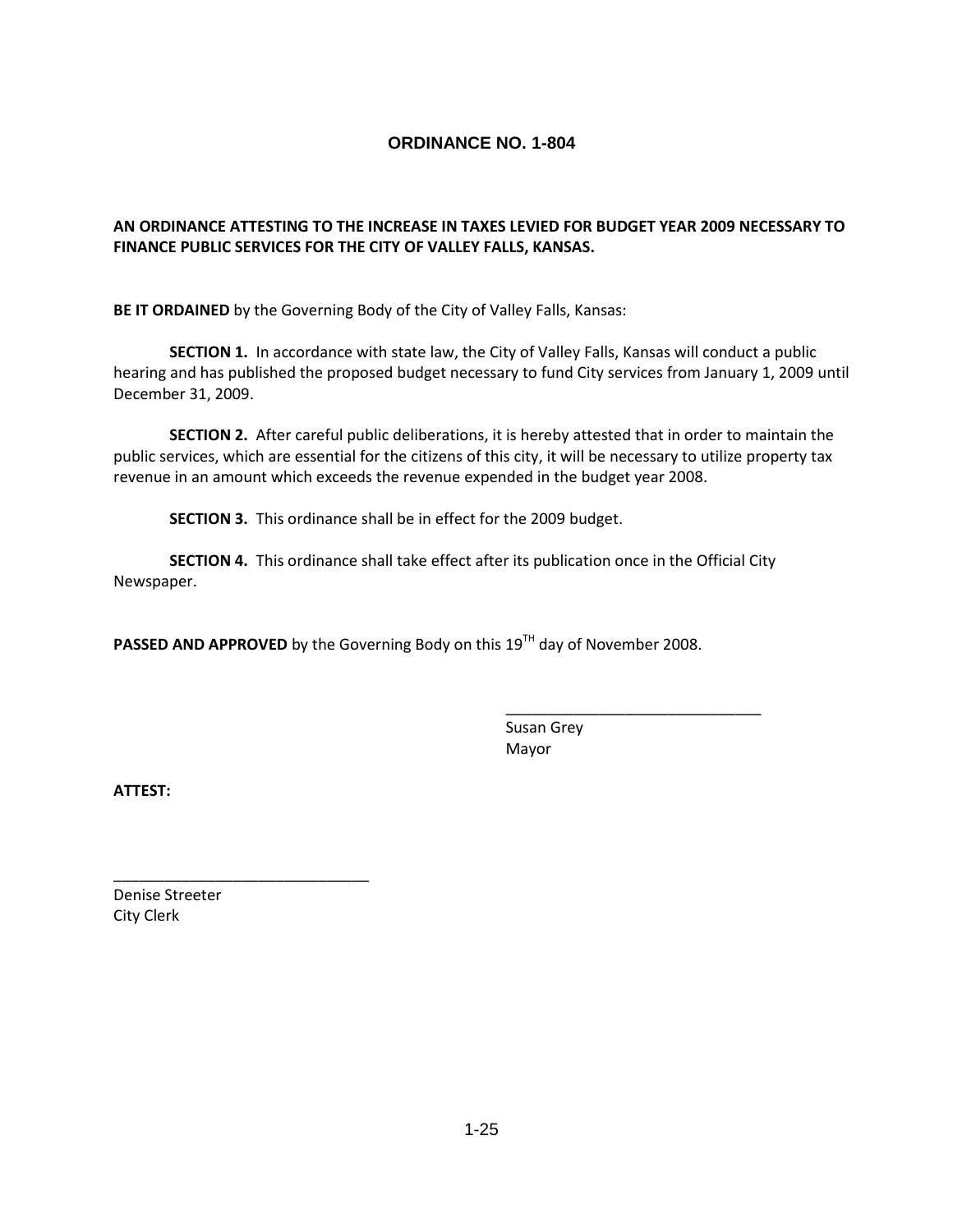## **AN ORDINANCE ATTESTING TO THE INCREASE IN TAXES LEVIED FOR BUDGET YEAR 2009 NECESSARY TO FINANCE PUBLIC SERVICES FOR THE CITY OF VALLEY FALLS, KANSAS.**

**BE IT ORDAINED** by the Governing Body of the City of Valley Falls, Kansas:

**SECTION 1.** In accordance with state law, the City of Valley Falls, Kansas will conduct a public hearing and has published the proposed budget necessary to fund City services from January 1, 2009 until December 31, 2009.

**SECTION 2.** After careful public deliberations, it is hereby attested that in order to maintain the public services, which are essential for the citizens of this city, it will be necessary to utilize property tax revenue in an amount which exceeds the revenue expended in the budget year 2008.

**SECTION 3.** This ordinance shall be in effect for the 2009 budget.

**SECTION 4.** This ordinance shall take effect after its publication once in the Official City Newspaper.

**PASSED AND APPROVED** by the Governing Body on this 19<sup>TH</sup> day of November 2008.

Susan Grey Mayor

\_\_\_\_\_\_\_\_\_\_\_\_\_\_\_\_\_\_\_\_\_\_\_\_\_\_\_\_\_\_

**ATTEST:**

Denise Streeter City Clerk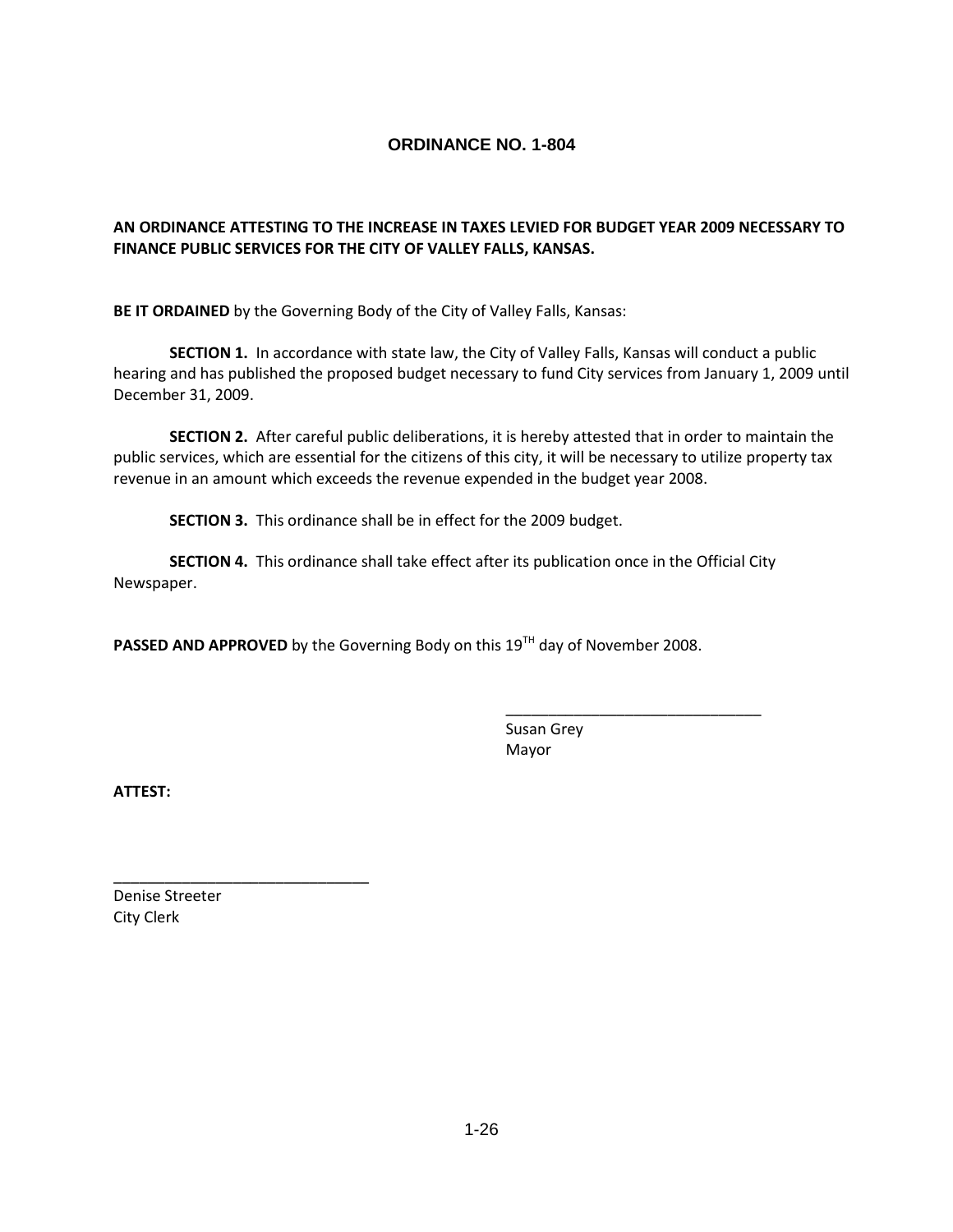## **AN ORDINANCE ATTESTING TO THE INCREASE IN TAXES LEVIED FOR BUDGET YEAR 2011 NECESSARY TO FINANCE PUBLIC SERVICES FOR THE CITY OF VALLEY FALLS, KANSAS.**

**BE IT ORDAINED** by the Governing Body of the City of Valley Falls, Kansas:

**SECTION 1.** In accordance with state law, the City of Valley Falls, Kansas will conduct a public hearing and has published the proposed budget necessary to fund City services from January 1, 2011 until December 31, 2011.

**SECTION 2.** After careful public deliberations, it is hereby attested that in order to maintain the public services, which are essential for the citizens of this city, it will be necessary to utilize property tax revenue in an amount which exceeds the revenue expended in the budget year 2010.

**SECTION 3.** This ordinance shall be in effect for the 2011 budget.

**SECTION 4.** This ordinance shall take effect after its publication once in the Official City Newspaper.

PASSED AND APPROVED by the Governing Body on this 15<sup>TH</sup> day of September 2010.

Charlie Stutesman Mayor

\_\_\_\_\_\_\_\_\_\_\_\_\_\_\_\_\_\_\_\_\_\_\_\_\_\_\_\_\_\_

**ATTEST:**

Millie Bickford City Clerk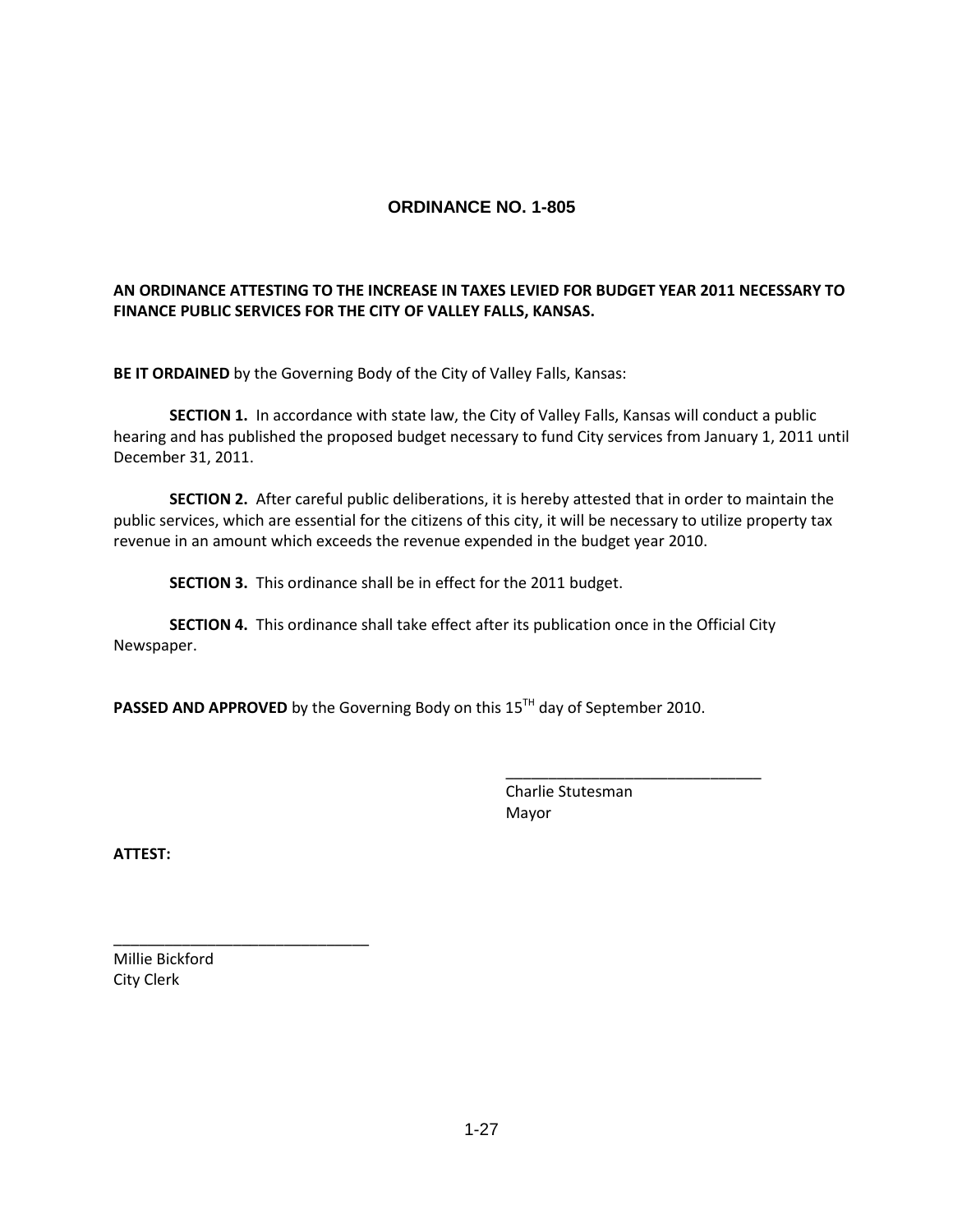#### **AN ORDINANCE ATTESTING TO THE INCREASE IN TAXES LEVIED FOR BUDGET YEAR 2014 NECESSARY TO FINANCE PUBLIC SERVICES FOR THE CITY OF VALLEY FALLS, KANSAS.**

**BE IT ORDAINED** by the Governing Body of the City of Valley Falls, Kansas:

**SECTION 1.** In accordance with state law, the City of Valley Falls, Kansas will conduct a public hearing and has published the proposed budget necessary to fund City services from January 1, 2014 until December 31, 2014.

**SECTION 2.** After careful public deliberations, it is hereby attested that in order to maintain the public services, which are essential for the citizens of this city, it will be necessary to utilize property tax revenue in an amount which exceeds the revenue expended in the budget year 2013.

**SECTION 3.** This ordinance shall be in effect for the 2014 budget.

**SECTION 4.** This ordinance shall take effect after its publication once in the Official City Newspaper.

PASSED AND APPROVED by the Governing Body on this 7<sup>TH</sup> day of August 2013.

Charlie Stutesman Mayor

\_\_\_\_\_\_\_\_\_\_\_\_\_\_\_\_\_\_\_\_\_\_\_\_\_\_\_\_\_\_

**ATTEST:**

April Herbster City Clerk